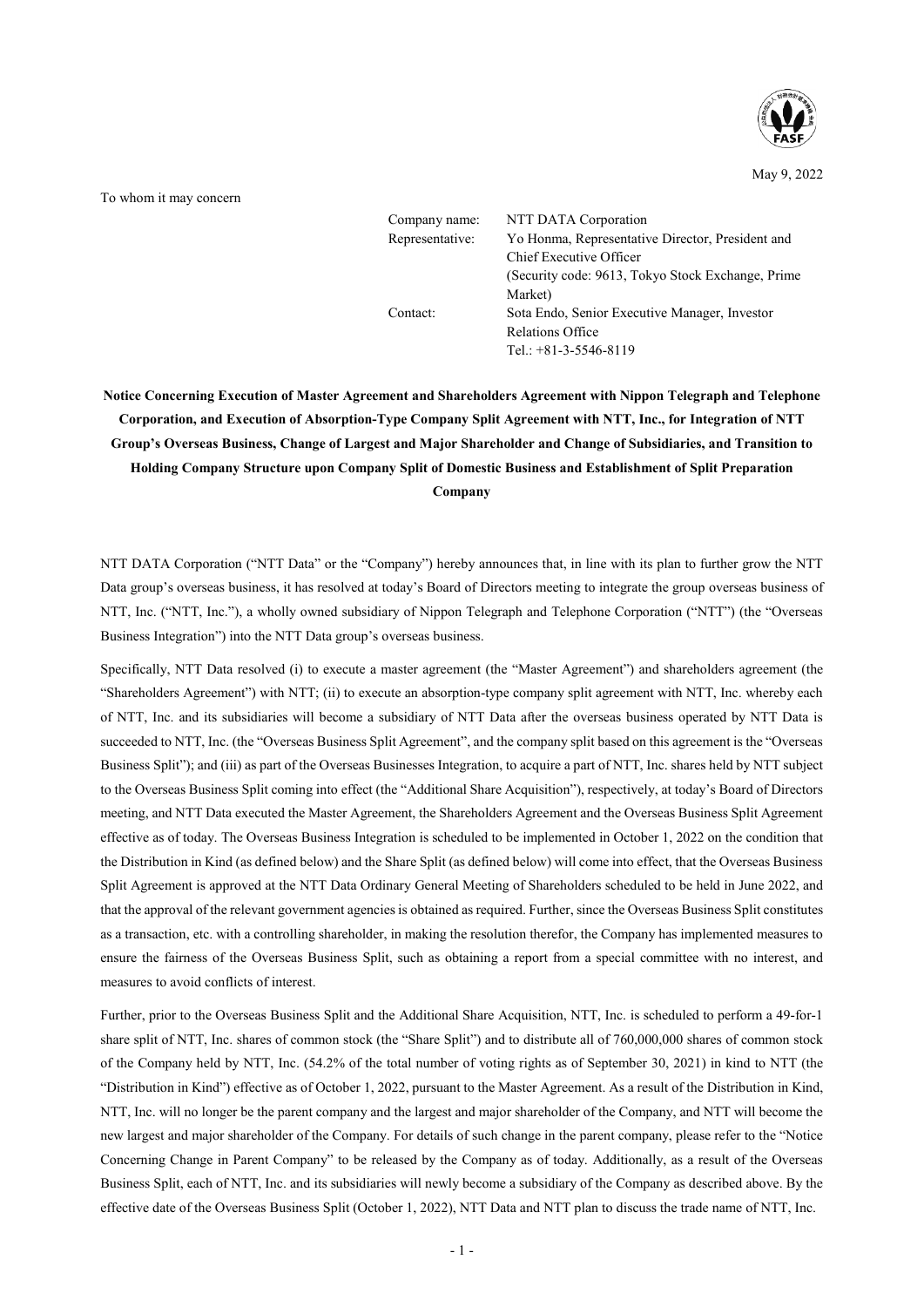Furthermore, prior to the Overseas Business Split, NTT, Inc. will, in addition to performing the Distribution in Kind, transfer to NTT, all of the shares of common stock of NTT Disruption Europe, S.L.U. ("Disruption"), all of the shares of common shares of NTT Global Sourcing, Inc. ("Global Sourcing") and all of equity interest of NTT Venture Capital, L.P. ("Venture Capital"), which are NTT, Inc.' subsidiaries other than NTT Limited ("NTT Ltd."), pursuant to the Master Agreement.

In addition, at the Board of Directors meeting held today, the Company resolved to establish a split preparation company (the "Domestic Business Split Preparation Company") as a wholly owned subsidiary of the Company on October 1, 2022 (scheduled), and by having the Domestic Business Split Preparation Company take over the domestic business of the Company by or around July 1, 2023 through an absorption-type split (the "Domestic Business Split"), shift the Company to a holding company with two subsidiaries, i.e., NTT, Inc. and the Domestic Business Split Preparation Company (the "Transition to Holding Company Structure"). As the Domestic Business Split is a company split with a wholly owned subsidiary of the Company as the succeeding company, disclosures will be made with some items and details omitted.

Please refer to the attached materials for the scheme diagrams illustrating the above-mentioned Overseas Business Integration and Transition to Holding Company Structure.

# **I**. **Execution of Master Agreement and Shareholders Agreement Regarding Overseas Business Integration, and Overseas Business Split**

### 1. Background

The environment surrounding the society is changing drastically every day, and in corporate management, corporations are required to solve social issues and contribute to the global environment, in addition to enhancing its economic value through creating new value. Furthermore, social trends, from corporate activities to people's consumption and lifestyles, are changing dramatically against a backdrop of technological advancements, and as a result, digital-related investments for business growth are accelerating in all industries. Under these circumstances, the society is beginning to move toward the realization of new value with various goods and people being connected, and as such, technologies related to Connectivity, such as Edge to Cloud (Note), are becoming increasingly important. There are also growing expectations for a data-driven society through securely collecting and analyzing information acquired from goods and human behavior.

On the other hand, the competitive environment surrounding the IT market has also been changing, with various players expanding their service lineups in response to changes in society and technology.

Up until now, NTT Data has expanded the scale of its overseas business through M&A, in addition to solid business expansion within Japan. In particular, we have made certain achievements in our overseas business by undertaking business structure reforms aimed at strengthening our digital responsiveness and improving profitability.

In light of changes in the business environment with a global perspective, we believe that it is necessary to further accelerate collaboration among NTT group companies and to further strengthen our business competitiveness, in order to contribute to the growth of our customers' businesses and to become a truly Trusted Global Innovator that supports social infrastructure for the long term.

(Note) Architecture that combines edge computing in which data processing and analysis is performed on IoT terminals, smart devices, and servers installed nearby, with cloud computing in which data is centrally managed and processed

### 2. Objective and Aim

On this occasion, overseas businesses for business users that have been operated by NTT Data, NTT, Inc. and NTT Ltd., respectively, will be integrated and the business will be developed as a unified group thereafter.

Up until now, the Company has supported various corporate systems and industry infrastructures with its "power to 'create'" based on deep customer understanding and advanced technological capabilities, but this integration will enable the Company to enhance the value provision by combining it with the "power to 'connect'" of NTT Ltd.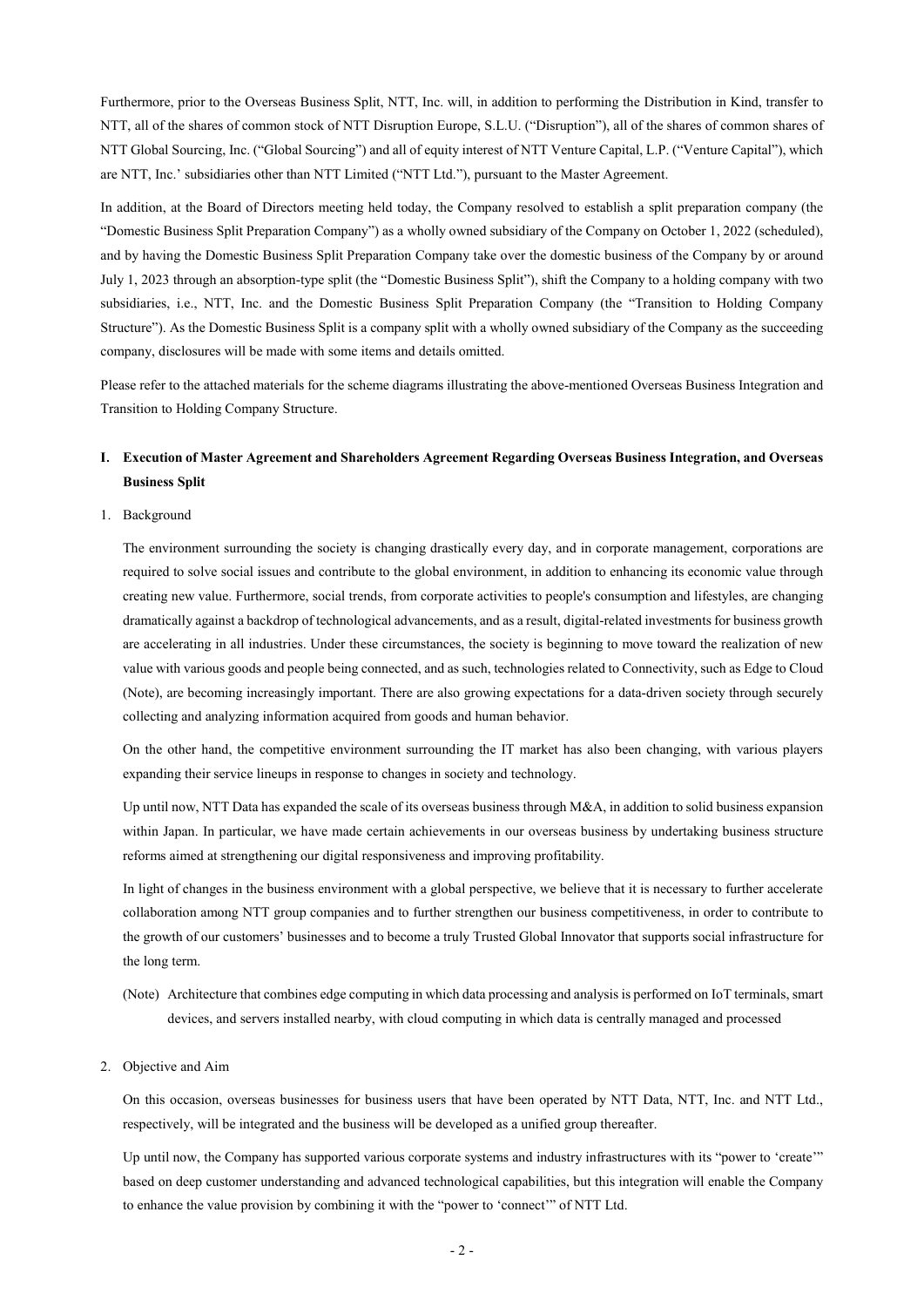Specifically, the Company will combine NTT Data's system integration capabilities (power to "create") mainly in consulting and application development with NTT Ltd.'s 'Edge to Cloud' service operation capabilities (power to "connect") mainly in the field of data centers, networks and managed services, in order to evolve into a company providing total services that integrate IT and Connectivity. We will respond to increasingly complex and diverse customer needs on a global level by centrally developing a service lineup necessary for digital transformation, including the Connectivity domain.

In addition, by aggregating talents and properties related to the overseas business of the NTT group, we will realize swift decision-making according to the business and customer characteristics in each overseas region, and build a strong global governance system that supports future business growth.

In the medium- to long-term, we will work to create new social platforms and innovate services that transcend corporate and industry boundaries through the provision of comprehensive managed services, including from Edge to Cloud, which integrate IT and Connectivity to connect all things securely, while also developing innovative services globally that utilize NTT's IOWN technology, aiming to become a company that can create sustainable future mechanisms.

We believe that the Overseas Business Integration will promote a unified understanding of our global customers, make our brand more trusted by customers around the world, and achieve further growth and increase our corporate value by strengthening our business competitiveness.

3. Specific Efforts and Group Structure After Overseas Business Integration

Effective October 1, 2022, NTT, Inc. will shift to a joint ownership structure of NTT Data (55%) and NTT (45%) as an overseas business company, through the Overseas Business Integration. By making it a joint venture, we will promote collaboration with NTT in both strategic and practical aspects to realize the growth of our overseas business.

Specifically, under a unified business strategy, we will provide End to End (Note) services from infrastructure to applications. We will also utilize the results of NTT's research and development to promote our business in areas such as Smart World and 5G, and at the same time, in the medium- to long-term, we will work to realize advanced services that can also provide environmental and social value, with the IOWN concept at its core.

In July 2023, we plan to shift to a business operation structure in which domestic and overseas business companies will be placed under NTT Data as a holding company, through the Domestic Business Split.

With regard to the domestic business, the scale of the business exceeds 1.5 trillion yen due to steady business growth, and since we have a large number of customers, we will promote autonomous business operations centered on the domestic business companies.

With the new business operation structure, we will further strengthen governance through quick decision-making in response to changes in the external environment and local markets, increased mobility, flexible system design, etc. The holding company will specialize in the formulation and execution of growth strategies from the perspective of overall group optimization, business management, etc., so that it can strive to enhance the corporate value of the entire group.

With respect to the shareholding ratio of NTT, Inc., we have agreed with NTT to acquire an additional 4% equivalent of NTT, Inc. shares for a total amount of 112 billion yen, resulting in NTT Data holding 55% and NTT holding 45% of NTT, Inc., based on the consideration that capturing more profits from overseas businesses, which are expected to grow and develop further, will contribute to increase the shareholder value of the Company.

The reference diagram below shows the group structure after the Transition to Holding Company Structure by means of the Domestic Business Split as well as the Overseas Business Integration. For details of the Transition to Holding Company Structure, please refer to "IV. Transition to Holding Company Structure" below. Please note that although NTT has expressed to the Company its intention to acquire additional shares of NTT Data by means of market trading, this is not considered in the following reference diagram.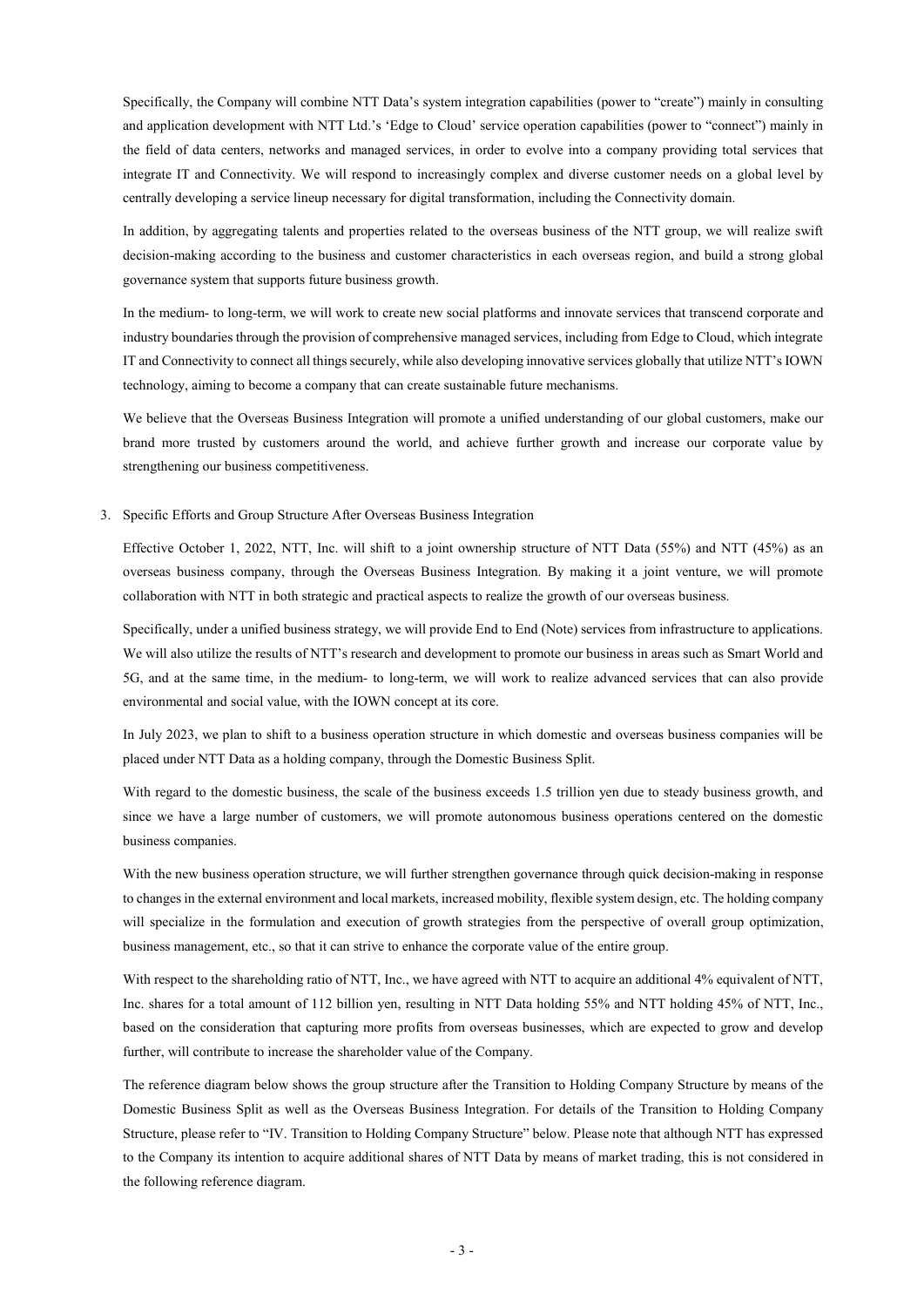### <Reference Diagram>



(Note) Total provision of services required for IT systems, from application development to network and IT infrastructure construction and system operation.

# 4. Summary of Overseas Business Split

(1) Schedule for Overseas Business Integration and Overseas Business Split

| Resolutions at the Board of Directors meeting for the<br>approval of execution of the Master Agreement,<br>Shareholders' Agreement and the Overseas Business Split<br>Agreement, and of the Additional Share Acquisition | May 9, 2022                 |
|--------------------------------------------------------------------------------------------------------------------------------------------------------------------------------------------------------------------------|-----------------------------|
| Execution of the Master Agreement                                                                                                                                                                                        | May 9, 2022                 |
| Execution of the Shareholders' Agreement                                                                                                                                                                                 | May 9, 2022                 |
| Execution of the Overseas Business Split Agreement                                                                                                                                                                       | May 9, 2022                 |
| General meeting of shareholders resolution on the approval<br>of the Overseas Business Split Agreement                                                                                                                   | June $16, 2022$ (scheduled) |
| Effective date of the Distribution in Kind                                                                                                                                                                               | October 1, 2022 (scheduled) |
| Effective date of the Overseas Business Split                                                                                                                                                                            | October 1, 2022 (scheduled) |
| Implementation of the Additional Share Acquisition                                                                                                                                                                       | October 1, 2022 (scheduled) |

The above schedule is subject to change in the future due to the relevant permits and approvals necessary to obtain and other reasons.

# (2) Method of Overseas Business Split

This is an absorption-type company split regarding the overseas business operated by the Company, with the Company as the splitting company and NTT, Inc. as the succeeding company.

### (3) Terms of the Allotment Under Overseas Business Split

NTT, Inc. will issue 3,315 shares of common stock as consideration for the Overseas Business Split and plans to allot and deliver those shares in NTT, Inc. to the Company. As a result, the holding ratios of NTT, Inc. shares after the Overseas Business Split, as of the effective date of the Overseas Business Split, will be 51% (Number of shares held: 3,315 shares) as to the Company and 49% (Number of shares held: 3,185 shares) as to NTT. Please note that we plan to acquire additional 260 shares (equivalent to 4% of the total number of issued shares on the same date) of common stock of NTT, Inc. held by NTT for a total amount of 112 billion yen as of the effective date of the Overseas Business Split on the condition that the Overseas Business Split becomes effective (the "Additional Share Acquisition"). As a result,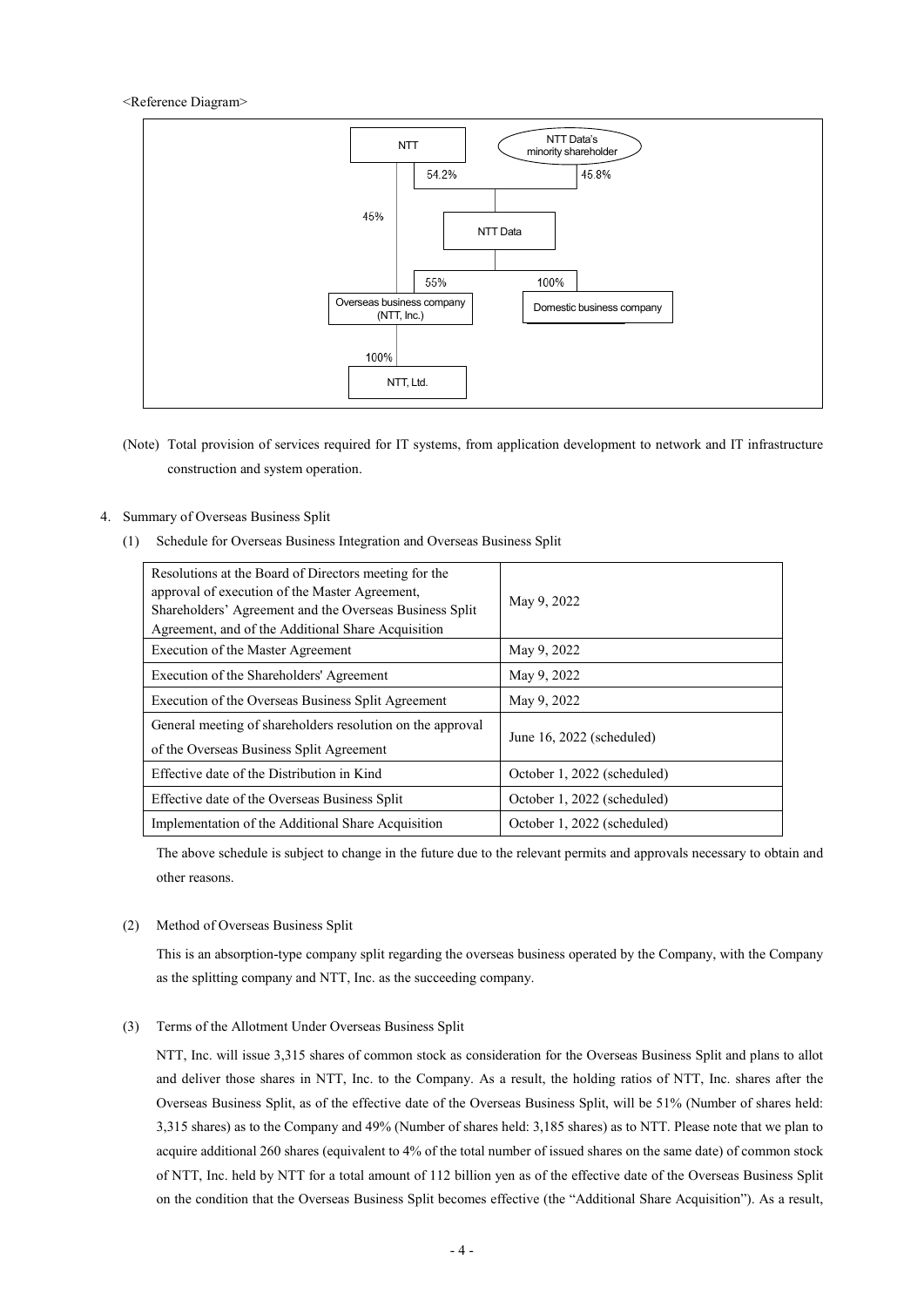the holding ratios of NTT, Inc. shares will be 55% (Number of shares held: 3,575 shares) as to the Company and 45% (Number of shares held: 2,925 shares) as to NTT.

- (Note) NTT, Inc. is planning to conduct the Share Split prior to the Overseas Business Split, and the above-mentioned shareholding ratios and number of shares held by NTT, Inc. are calculated based on the figures after the Share Split.
- (4) Handling of Stock Acquisition Rights and Bonds with Stock Acquisition Rights in Connection with Overseas Business Split

The Company has not issued any stock acquisition rights or bonds with stock acquisition rights. Therefore, this item is not applicable.

- (5) Capital Change due to Overseas Business Split There is no capital change due to the Overseas Business Split.
- (6) Rights and Obligations to be Succeeded by the Succeeding Company

Among the rights and obligations held by the Company, those set forth in the Overseas Business Split Agreement are to be succeeded by NTT, Inc. from the Company.

(7) Prospect of Fulfillment of Debts

The parties determine that there are no issues in the payment of debts to be fulfilled by NTT, Inc. on or after the effective date of the Overseas Business Split.

- 5. Basis of the Terms of the Allotment under the Overseas Business Split
	- (1) Basis and Reasons for the Terms of the Allotment

The Company and NTT began considering the Overseas Business Integration around April 2021. In our considerations, as described in "(4) Measures to Ensure Fairness" below, in order to ensure the fairness of the allotment in the Overseas Business Split, the Company appointed Mitsubishi UFJ Morgan Stanley Securities Co., Ltd. ("MUMSS") as third party financial advisor, and has retained Nagashima Ohno & Tsunematsu, and Nakamura, Tsunoda & Matsumoto as its legal advisors.

The Company requested MUMSS to calculate the number of shares to be allotted in the Overseas Business Split, and based on the calculation results by MUMSS, the advice from the legal advisors and the results of due diligence, etc., the Company has carefully negotiated and discussed with NTT on the fairness of the allotment in the Overseas Business Split, taking into consideration factors such as the financial situation, status of assets and future outlook of each of the Company and NTT, Inc.

Thereafter, based on the analysis of the share allotment ratio by MUMSS, a third party financial advisor, as set out in "(ii) Summary of the Calculation" of "(2) Matters Relating to Calculation" below, as well as the contents of the report received on May 6, 2022 from the special committee consisting of three (3) members, Eiji Hirano, Mariko Fujii and Fumihiko Ike, who are outside directors and independent officers who are not audit and supervisory committee members of the Company and who have no interest in NTT and NTT, Inc. (the "Special Committee"), as set out in "(i) Obtaining a Report from a Special Committee that has no Interest in the Company" of "(5) Measures to Avoid Conflicts of Interest" below, the Company has finally determined that it is appropriate to conduct the Overseas Business Integration, including the Overseas Business Split, with the consideration of 3,315 NTT, Inc. shares (which is equivalent to a share allotment ratio of 1.04) as set out in "(3) Terms of the Allotment Under the Overseas Business Split" of "4. Summary of Overseas Business Split" above.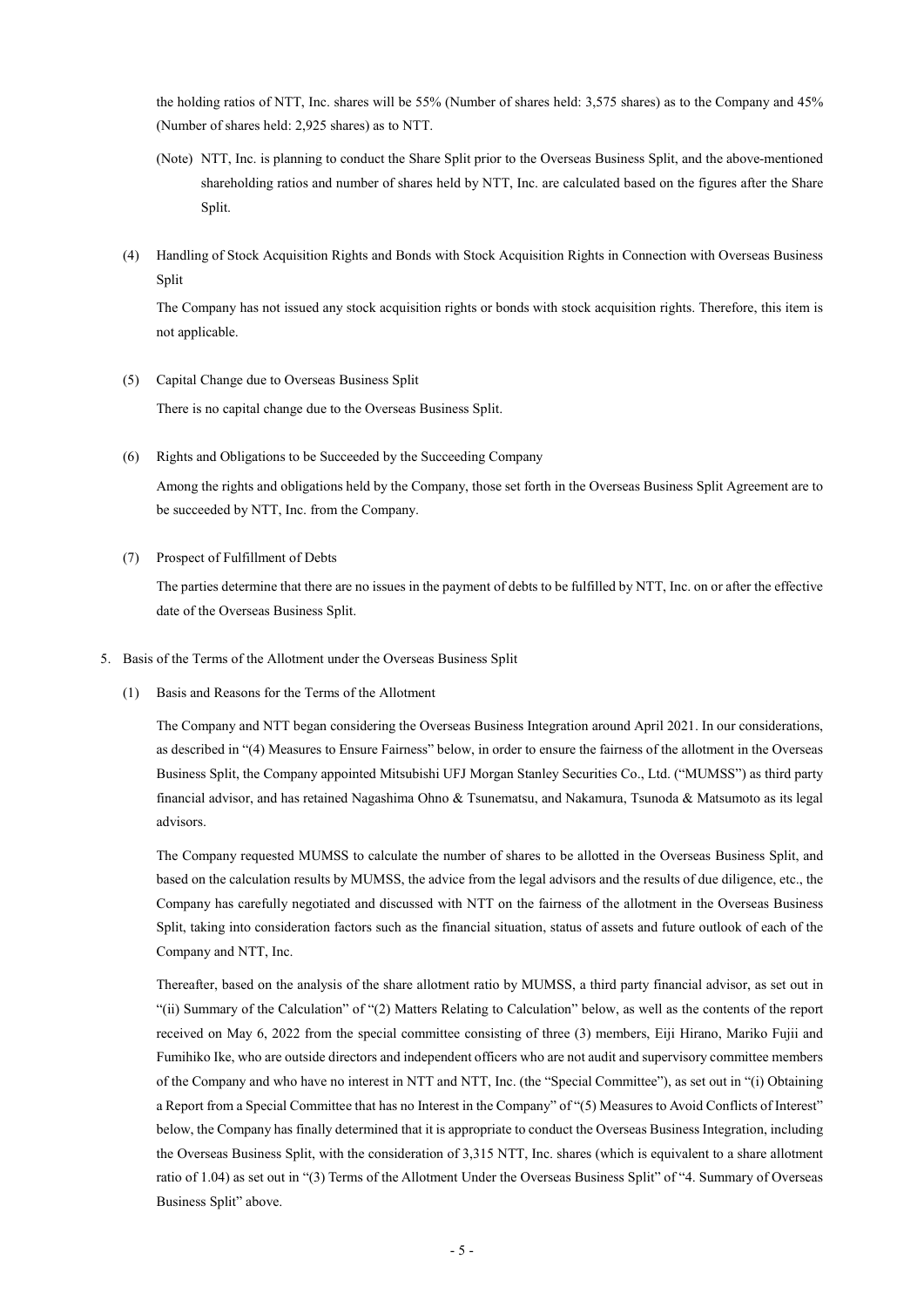As mentioned above, the Company has carefully negotiated and discussed with NTT, referring to the results of calculations by third party financial advisor and the advice from the legal advisors, and taking into account the results of due diligence, etc., as well as comprehensively considering factors such as financial conditions, asset conditions, and future prospects, etc. of each of the Company and NTT, Inc., and also taking into consideration the report obtained from the Special Committee, etc. Thereafter, the Company made a resolution at the Board of Directors meeting held today for, and the Company and NTT reached agreement on, the Overseas Business Integration, including the Overseas Business Split.

# (2) Matters Relating to Calculation

(i) Financial Advisor's Name and Relationship of the Company, NTT, Inc. and NTT

Neither MUMSS, our third party financial advisor, nor YAMADA Consulting Group Co., Ltd. ("Yamada Consulting"), the third party financial advisor independently appointed by the Special Committee, is a related party of the Company, NTT, Inc. or NTT and neither has any significant interests to be noted regarding the Overseas Business Split.

# (ii) Summary of the Calculation

### (MUMSS)

MUMSS has applied the comparable companies analysis as there are comparable publicly traded companies for both NTT Data's assets subject to the Overseas Business Split and NTT, Inc., and a discounted cash flow analysis ("DCF analysis") to incorporate the status of future business activities into its calculation, and comprehensively analyzed the results from these analytical methods to analyze the share allotment ratio.

The analysis of the share allotment ratio was based on the stand-alone financial forecasts of both companies (not taking into account the impacts from the Overseas Business Integration) presented by the management of NTT Data and NTT, Inc. with reasonable adjustments made by NTT Data.

In the comparable companies analysis, listed companies engaged in relatively similar businesses to NTT Data's assets subject to the Overseas Business Split and NTT, Inc. were selected and the value of NTT Data's assets subject to the Overseas Business Split and NTT, Inc. were assessed using the ratio of EBITDA to enterprise value.

For the DCF analysis, the value of NTT Data's assets subject to the Data Overseas Business Split and NTT, Inc. is calculated by discounting the free cash flow that both companies are expected to generate in the future to the present value at a certain discount rate based on the future earnings forecasts of both companies from the fiscal year ending March 2022 onward, which takes into consideration various factors such as the most recent trends in business performance and business environment.

The outline of the calculation results of share allotment ratio by MUMSS is as follows (The following share allotment ratio calculation range describes the calculation range of the NTT, Inc. share allotment ratio to be delivered to NTT Data as consideration for NTT Data's assets subject to the Overseas Business Split.).

| Method                        | Calculation Range for Share Allotment Ratio |
|-------------------------------|---------------------------------------------|
| Comparable companies analysis | $0.67 - 1.15$                               |
| DCF analysis                  | $0.79 - 1.35$                               |

MUMSS has provided an overview of the analysis to NTT Data's Board of Directors as of May 2, 2022. Please note, however, that MUMSS has not provided the NTT Data's Board of Directors with a statement of opinion stating that the share allotment ratio is financially appropriate for shareholders of NTT Data common stock as of the effective date.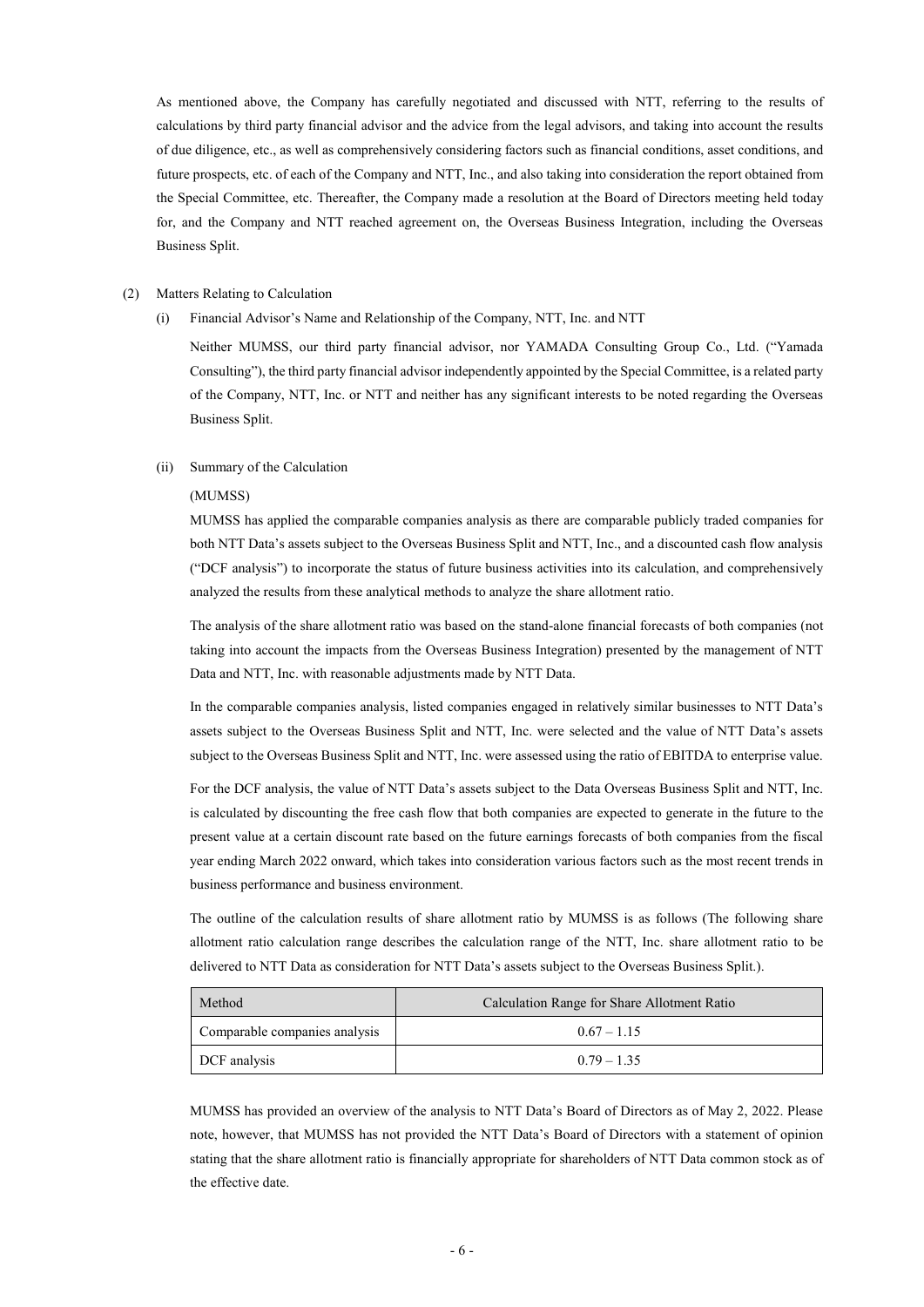(Note) MUMSS in principle used the information provided by NTT Data and NTT, Inc. as well as information in the public domain, etc. as-is when performing the analysis of NTT Data's assets subject to the Overseas Business Split and the share allotment ratio for NTT, Inc. It did so on the assumption that the materials and information, etc. that it used were all correct and complete, and it did not independently verify the accuracy or completeness thereof. Also, MUMSS has not conducted an independent evaluation or assessment, and has not made any request to a third-party institution for any appraisal or assessment in connection with any assets or liabilities (including off-balance-sheet assets and liabilities and other contingent liabilities) of NTT Data's assets subject to the Overseas Business Split and NTT, Inc. In addition, MUMSS assumed that information regarding the financial forecasts of NTT, Inc. has been reasonably prepared based on the best forecasts and judgments available to the management of NTT, Inc. at the present.

### (Yamada Consulting)

Yamada Consulting made calculations of the share allotment ratio by using the comparable companies analysis to calculate the value of NTT Data's assets subject to the Overseas Business Split and NTT, Inc. shares and the discounted cash flow analysis ("DCF analysis") to reflect the future business activities in the calculation, after examining various calculation methods to be adopted, based on the assumption that both companies are going concerns, and because there are several comparable listed companies that can be compared with NTT Data's assets subject to the Overseas Business Split and NTT, Inc. and that the value of both companies can be analogized by comparing them with similar companies.

The calculation of the share allotment ratio was based on the financial forecasts of NTT Data's assets subject to the Overseas Business Split and NTT, Inc. shares provided by NTT Data and NTT, Inc. on a stand-alone basis (without taking into account the impact of the Overseas Business Integration) and the financial forecasts with NTT Data's reasonable adjustments.

The results of the calculation of the share allotment ratio by Yamada Consulting are as follows (The following calculation ranges of the share allotment ratio represent the calculation ranges of the allotment ratio of NTT, Inc. shares to be delivered to NTT Data as consideration for NTT Data's assets subject to the Overseas Business Split.).

| Method                        | Calculation Range for Share Allotment Ratio |
|-------------------------------|---------------------------------------------|
| Comparable companies analysis | $0.80 - 1.51$                               |
| DCF analysis                  | $0.78 - 1.70$                               |

Under the comparable companies analysis, the listed companies engaged in relatively similar businesses to NTT Data's assets subject to the Overseas Business Split and NTT, Inc. are selected, and comparison was made as to the financial indicators of profitability, and calculation of NTT Data's assets subject to the Overseas Business Split and NTT, Inc. shares was made by using the multiple of EBITDA to enterprise value.

Under the DCF analysis, the values of NTT Data's assets subject to the Overseas Business Split and NTT, Inc. shares were calculated by discounting the free cash flows expected to be generated in the second quarter of the Fiscal Year ended March 31, 2022 and thereafter to the present value using a certain discount rate, based on various factors such as earnings forecasts and investment plans based on the financial forecast as to NTT Data's assets subject to the Overseas Business Split and NTT, Inc. and publicly available information.

In calculating the share allotment ratio, Yamada Consulting assumed that the financial forecasts of NTT Data's assets subject to the Overseas Business Split and NTT, Inc. were reasonably prepared based on the best forecasts and judgment currently available from the management of each company. Further, with respect to the financial forecast of NTT, Inc. with reasonable adjustments by NTT Data, it is also assumed that they have been reasonably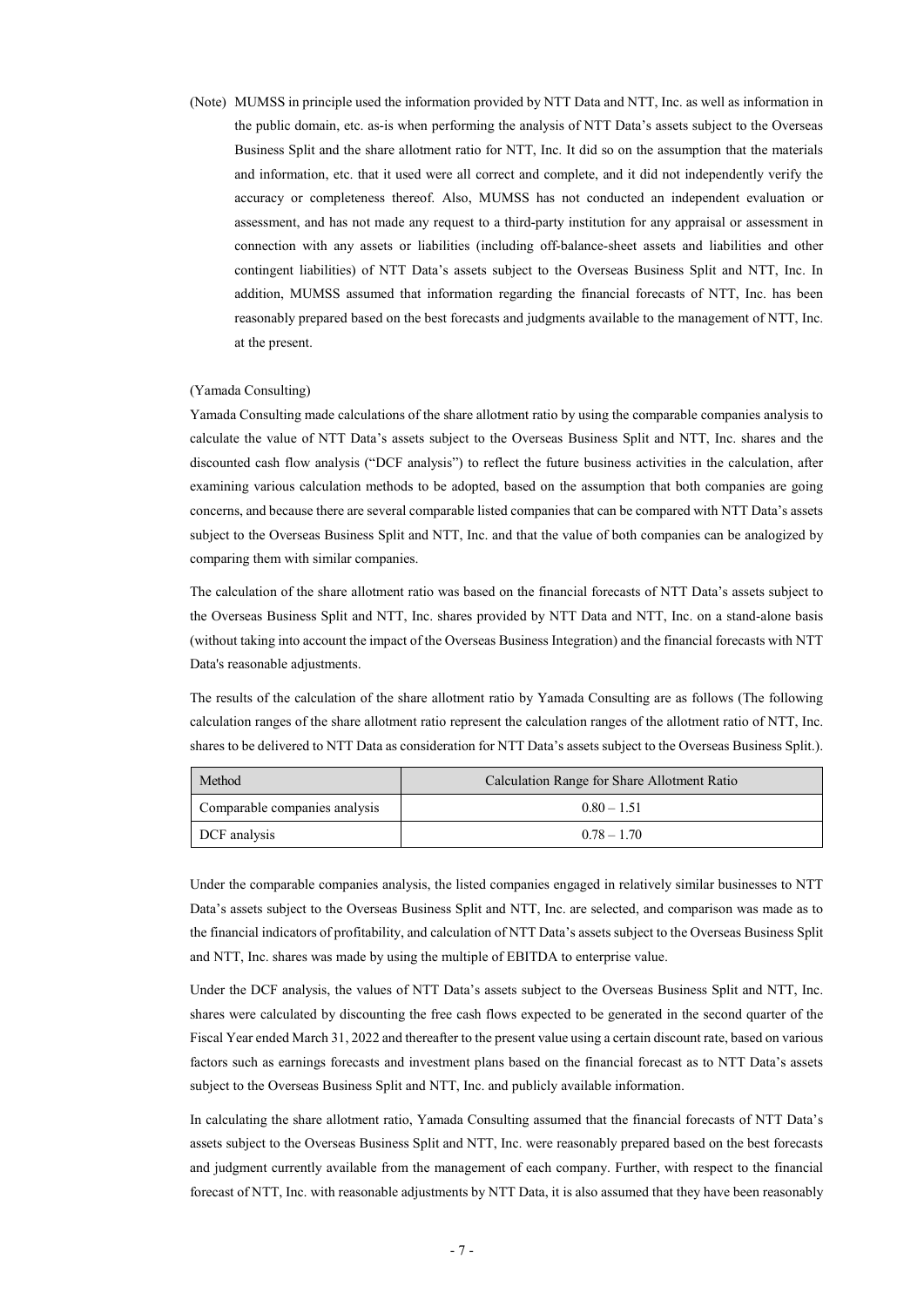re-assessed to reflect the currently available best estimates and good faith judgment of NTT Data.

### (3) Expectation of Delisting and Reasons Thereof

The Company does not expect to be delisted due to the Overseas Business Split.

### (4) Measures to Ensure Fairness

Both of NTT and NTT, Inc. are currently parent companies of the Company, but upon the Distribution in Kind prior to the Overseas Business Split, NTT, Inc. will no longer be a parent company of the Company, and NTT will newly become a direct parent company of the Company. Considering that the Company and NTT, Inc. will have the same direct parent company, the Company has determined that it is necessary to ensure fairness as the Overseas Business Split is a transaction, etc. with the controlling shareholder. In light of this, we are implementing the following measures to ensure fairness in the Overseas Business Split.

### (i) Obtaining a Calculation Report from an Independent Third Party Financial Advisor

In order for the Company to ensure the fairness of the allotment in the Overseas Business Split, the Company appointed MUMSS as third party financial advisor, requested a calculation of the number of shares to be allotted in the Overseas Business Split and obtained share allotment ratio calculation report. For an outline of the calculation report, see "(ii) Summary of Calculation" of "(2) Matters Relating to Calculation" above.

### (ii) Advice from an Independent Legal Advisors

We have retained Nagashima Ohno & Tsunematsu, and Nakamura, Tsunoda & Matsumoto as legal advisors in the Overseas Business Split, and received legal advice on various procedures related to the Overseas Business Split, decision-making methods and decision-making processes, etc. Nagashima Ohno & Tsunematsu, and Nakamura, Tsunoda & Matsumoto do not have any significant interests in the Company, NTT, Inc. or NTT.

(iii) Obtaining Calculation Report and Fairness Opinion from Independent Third Party Financial Advisor by Special Committee

In order to consider the Consulted Matters (as defined in (5) below) and ensure the fairness of the allotment performed in the course of the Overseas Business Split, the Special Committee appointed Yamada Consulting as the Special Committee's independent third party financial advisor, and requested Yamada Consulting to make calculations as to the number of shares to be allotted in the course of the Overseas Business Split and obtained a share allotment ratio calculation report. Please refer to "(ii) Summary of the Calculation" of "(2) Matters Relating to Calculation" above for a summary of such calculation report.

The Special Committee also received a fairness opinion dated May 2, 2022 (the "Fairness Opinion") from Yamada Consulting stating that the consideration for the Overseas Business Split (the "Overseas Business Split Consideration") and the acquisition price for the Additional Share Acquisition (the "Additional Share Acquisition Price") are fair to the shareholders of NTT Data (excluding NTT, Inc. and NTT) from a financial point of view (Note). The Fairness Opinion was issued based on the results of the calculation of the values of NTT Data's assets subject to the Overseas Business Split and NTT, Inc. shares, which was conducted by Yamada Consulting after receiving disclosure regarding the current status and business prospects, etc. of each of NTT Data's assets subject to the Overseas Business Split and NTT, Inc. and explanations of such information from each of NTT Data and NTT, Inc., as well as question-and-answer sessions with the Special Committee, reviews of the business environment, economic, market and financial conditions of NTT Data's assets subject to the Overseas Business Split and NTT, Inc., and a verification of the Fairness Opinion conducted by a committee independent of the engagement team at Yamada Consulting to the extent deemed necessary by Yamada Consulting.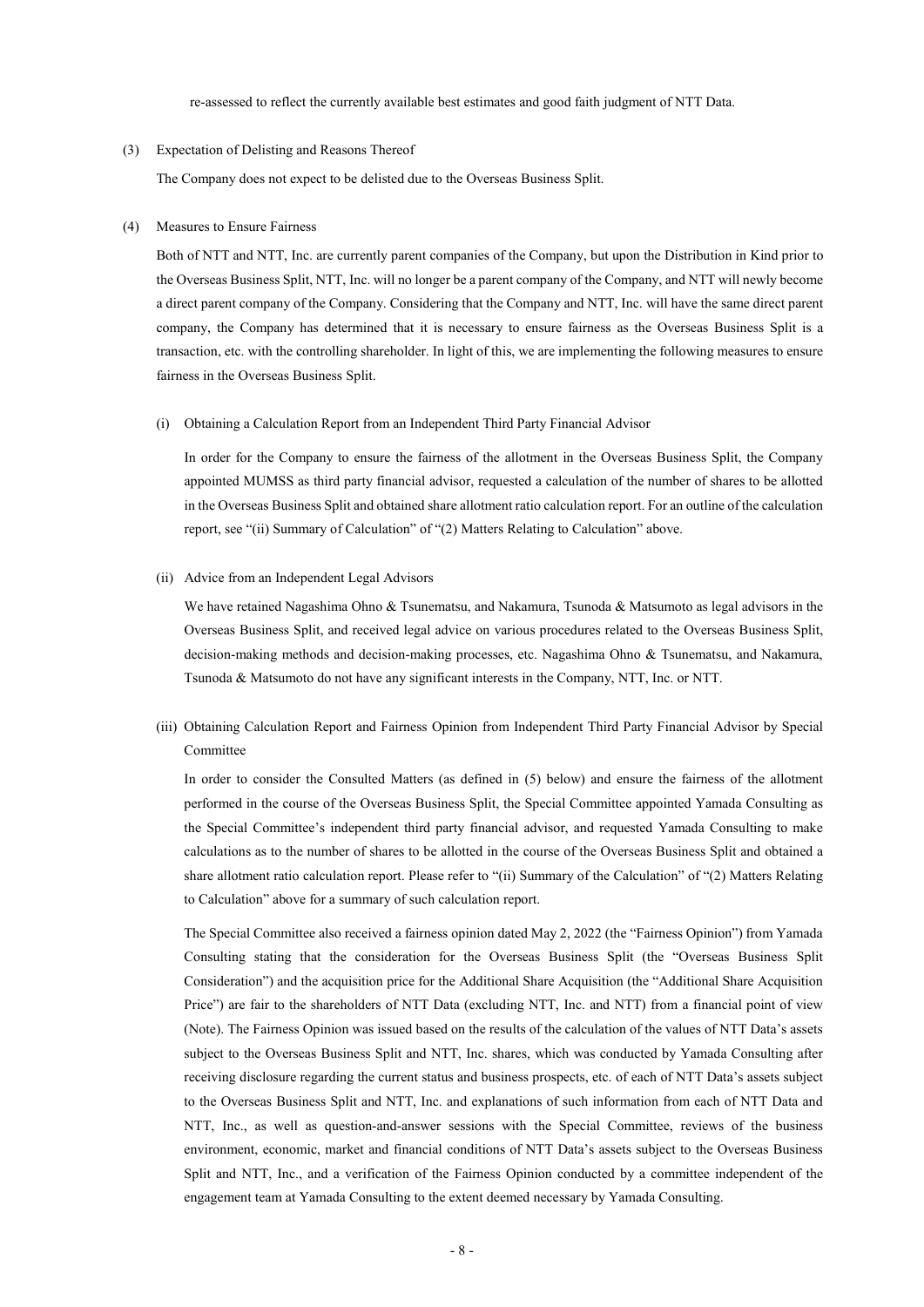(Note) In preparing and submitting the Fairness Opinion and in calculating the share allotment ratio that forms the basis thereof, Yamada Consulting, in principle, used the information provided by NTT Data and NTT, Inc. and publicly available information as they are, assuming that all such materials and information, etc. used by it are accurate and complete and that there are no undisclosed facts that may have a material impact on its analysis, and has not independently verified the accuracy and completeness of such materials and information, etc. In addition, Yamada Consulting has not conducted its own evaluation or assessment of the assets and liabilities of NTT Data and its affiliates, and NTT, Inc. and its affiliates (including off-balance sheet assets, liabilities and other contingent liabilities), including analysis and evaluation of individual assets and liabilities, and has analyzed other information used as the basis for its consideration, subject to certain limitations.

It is assumed that the financial forecasts of NTT Data's assets subject to the Overseas Business Split and NTT, Inc. used by Yamada Consulting as the basis for the Fairness Opinion have been reasonably prepared based on the best forecasts and judgments currently available from the respective management teams. Also, with respect to the financial forecasts of NTT, Inc. with reasonable adjustments by NTT Data, it is assumed that they have been reasonably re-assessed to reflect the best forecasts and good faith judgments currently available to NTT Data. In addition, Yamada Consulting does not guarantee their feasibility and expresses no opinion on the analyses or forecasts on which they were based or the assumptions on which they were based.

The Fairness Opinion is an opinion expressed from a neutral third party perspective, with certain assumptions and qualifications already made, and does not guarantee any legal, tax or other treatment whatsoever.

The Fairness Opinion expresses an opinion as of the date thereof as to whether the consideration for the Overseas Business Split and the price for the Additional Share Acquisition are fair to NTT Data's shareholders (excluding NTT, Inc. and NTT) from a financial point of view, based on the financial and capital markets, economic conditions and other conditions as of the date thereof and on the information available to Yamada Consulting as of the date thereof, and the contents of the Fairness Opinion may be affected by subsequent changes in circumstances. However, Yamada Consulting shall have no obligation to amend, modify or supplement the contents of the Fairness Opinion, even in such cases. Further, the Fairness Opinion does not lead to or suggest any opinion other than those expressly stated in the Fairness Opinion or with respect to any matter after the date of submission of the Fairness Opinion.

The Fairness Opinion is limited to an opinion that the consideration for the Overseas Business Split and the price for the Additional Share Acquisition are fair to, and not disadvantageous to, the shareholders of NTT Data (excluding NTT, Inc. and NTT) from a financial point of view, and is not a recommendation as to whether or not the Overseas Business Integration should be implemented or any action with respect to the Overseas Business Integration, and Yamada Consulting has not been asked by the Special Committee to express any opinion as to the fairness to, or any other consideration of, the holders of any class of securities, creditors or other stakeholders of NTT Data other than the holders of shares of common stock of NTT Data (excluding NTT, Inc. and NTT), or as to any other matters that should be considered with respect to such parties and does not express such opinion through the Fairness Opinion. Further, Yamada Consulting is aware that it is not authorized to solicit, and has not solicited, any third party in connection with the Overseas Business Split and the Additional Share Acquisition or any other alternative transactions. Furthermore, Yamada Consulting expresses no opinion or view as to the relative merits of the Overseas Business Split and the Additional Share Acquisition to any other alternative transactions.

### (5) Measures to Avoid Conflicts of Interest

As described in "(4) Measures to Ensure Fairness" above, the Overseas Business Split falls under a transaction, etc. with the controlling shareholder of the Company, and given that there is a structure in which conflicts of interest may arise between the Company and NTT or NTT, Inc., the following measures are being implemented as measures for avoiding conflicts of interest.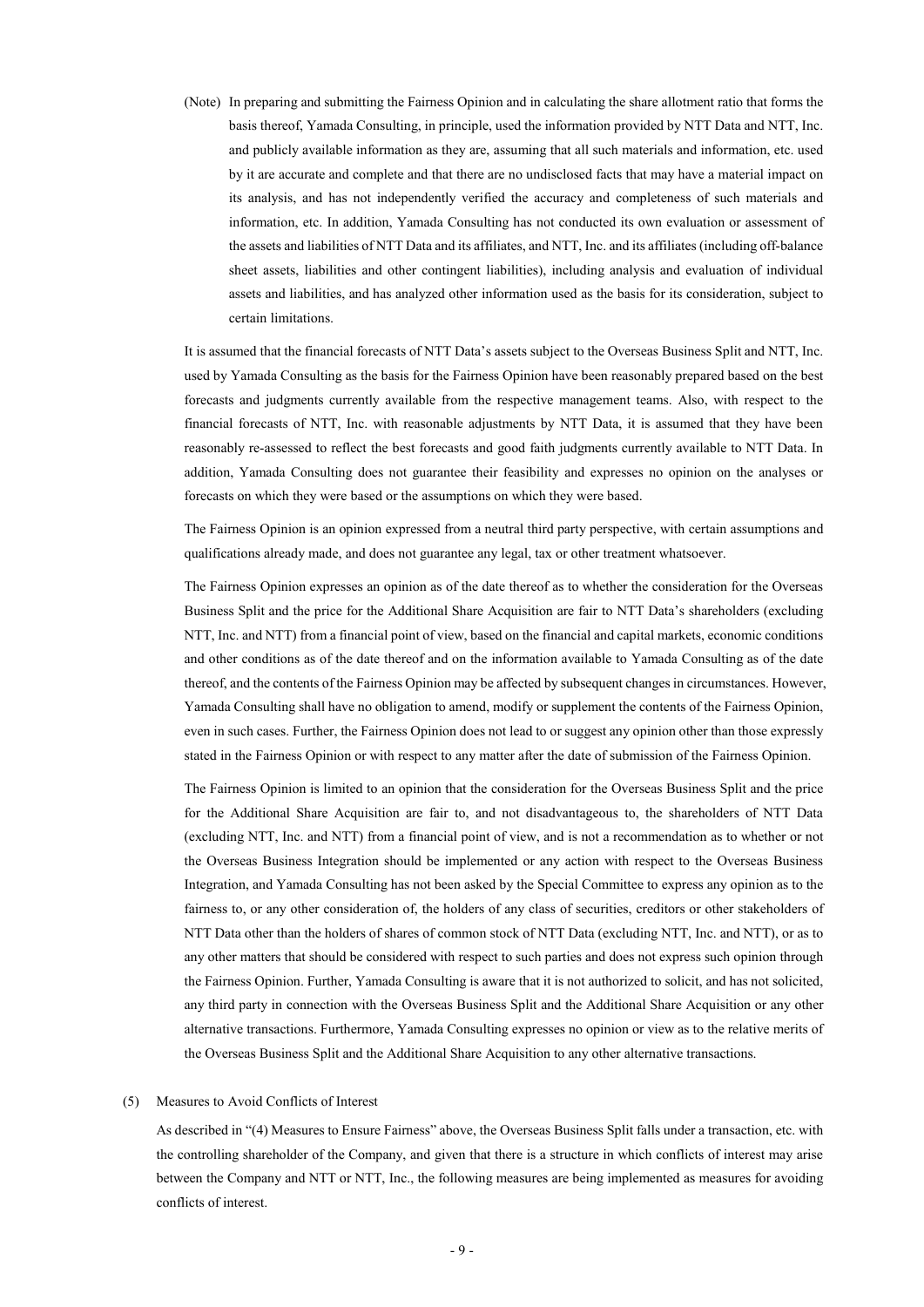### (i) Obtaining a Report from a Special Committee that has no Interest in the Company

In order to take care in making decisions regarding the Overseas Business Split and the Additional Share Acquisition prior to deliberating and resolving whether or not to approve the Overseas Business Split and the Additional Share Acquisition and for the purpose of taking care in its decision making for the Overseas Business Split and the Additional Share Acquisition to eliminate any possibility of arbitrariness and conflicts of interest in the decision-making process of its Board of Directors and to ensure the fairness of the decision-making process, as well as to confirm there was no disadvantage to its minority shareholders from the decision of its Board of Directors to carry out the Overseas Business Split and the Additional Share Acquisition, the Board of Directors established the Special Committee on September 22, 2021 and consulted with the Special Committee on (a) the consideration and determination of whether the Overseas Business Split and the Additional Share Acquisition are justifiable as contributing to the enhancement of the Company's corporate value, (b) the examination and determination, from the perspective of protecting the interests of the Company's minority shareholders, of whether the appropriateness of the transaction terms and the fairness of the negotiation process and other procedures are ensured with respect to the Overseas Business Split and the Additional Share Acquisition, (c) provision of its opinion to the Board of Directors of the Company after consideration of whether the decisions of the Board of Directors on the Overseas Business Split and the Additional Share Acquisition would cause any disadvantage to the minority shareholders of the Company, (d) consideration of whether or not the Board of Directors of the Company should decide to execute the Overseas Business Split and the Additional Share Acquisition based on (a) through (c) above and making a recommendation to the Company's Board of Directors (the "Consulted Matters"). The Company has elected Mr. Eiji Hirano, Ms. Mariko Fujii and Mr. Fumihiko Ike as members of the Special Committee from the beginning, and there is no fact that the Company has changed any of the members of the Special Committee. Mr. Eiji Hirano was elected as the chairman of the Special Committee by mutual vote among its members. Each member is to be paid a fixed amount of compensation for his/her services, regardless of the contents of the report.

The Company has also resolved that the decision-making by the Board of Directors regarding the Overseas Business Split and the Additional Share Acquisition shall be made with maximum respect for the opinions of the Special Committee, and that if the Special Committee determines that the terms of the Overseas Business Split and the Additional Share Acquisition are not appropriate, the Board of Directors of the Company shall not decide to implement the Overseas Business Split and the Additional Share Acquisition. Further, the Board of Directors of the Company has decided (a) to grant authority to the Special Committee to appoint its own advisors, in which case the reasonable costs of such advisors shall be borne by the Company, and (b) to ensure that the Special Committee is in a position to substantially influence the negotiation process regarding the terms and conditions of the transactions by, for example, reporting to the Special Committee in a timely manner on the status of negotiations, hearing the opinions of the Special Committee at important junctures and negotiating with the Special Committee in consideration of requests from the Special Committee, although the Board of Directors will conduct the negotiations regarding the Overseas Business Split and the Additional Share Acquisition.

The Special Committee, in addition to holding 20 meetings in total during the period from September 22, 2021 to May 2, 2022, carefully considered the Consulted Matters by collecting information and holding discussions from time to time as required. Specifically, the Special Committee first approved the appointment of MUMSS as the Company's financial advisor, and Nagashima Ohno & Tsunematsu, and Nakamura, Tsunoda & Matsumoto as the Company's legal advisors, after confirming that there were no problems with their independence and expertise. Also, the Special Committee has approved the review system at the Company as set out in "(ii) Approval of all Directors (Including Audit and Supervisory Committee Members) who have no Interest in the Company" below, after confirming that there are no problems in terms of independence and fairness. In addition, after considering the independence and expertise and past performance of the candidates for multiple legal advisors and third party financial advisors, the Special Committee appointed TMI Associates as its independent legal advisor and Yamada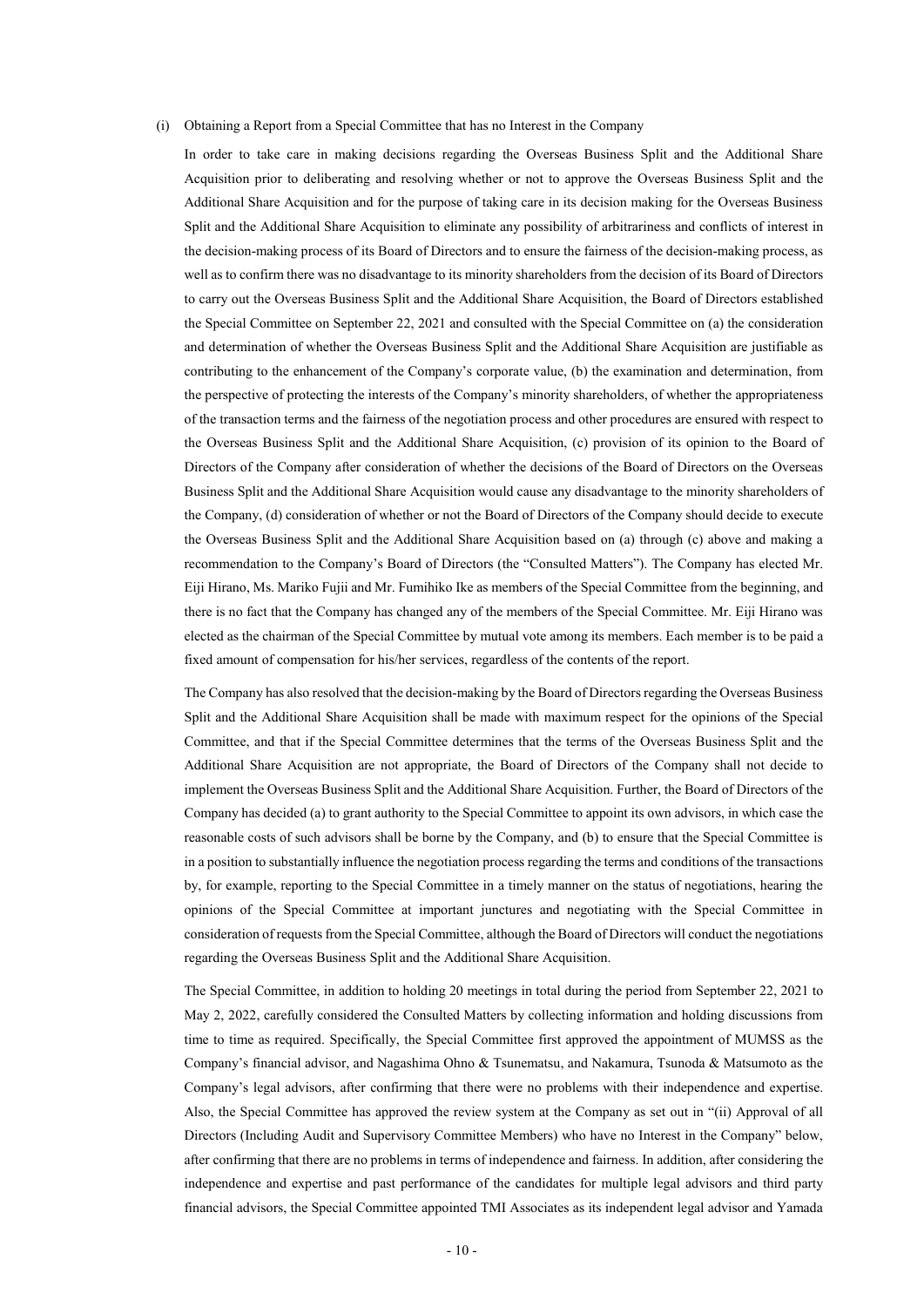Consulting as its independent financial advisor, both of which are independent of the Company, NTT, Inc. and NTT.

Then, the Special Committee conducted hearings with the Company and NTT, Inc. regarding the purpose and reasons for the Overseas Business Split and the Additional Share Acquisition, as well as the management policies, etc. after the implementation of the Overseas Business Split and the Additional Share Acquisition. Also, the Special Committee held hearings with the Company's officers regarding changes in the global business environment surrounding the Company, the management issues the Company faces in strengthening its global business competitiveness, the contents of the Company's overseas business and NTT, Inc.'s business plan with reasonable adjustments made by the Company on which MUMSS and Yamada Consulting based their calculations of the share allotment ratio, and the contents of the Company's proposals to NTT, etc. In addition, the Special Committee held hearings on the results of the financial, tax, legal and business due diligence of NTT, Inc. conducted by the Company. It should be noted that the Special Committee received explanations from the Company on the process of preparation and the contents of the business plan for the Company's overseas business, and based on question-andanswer sessions, carefully deliberated the relevant matters, and unanimously confirmed by its members that the business plan is deemed to be reasonable.

While, as described in "(ii) Summary of the Calculation" of "(2) Matters Relating to Calculation" and "(iii) Obtaining Calculation Report and Fairness Opinion from Independent Third Party Financial Advisor by Special Committee" of "(4) Measures to Ensure Fairness" above, MUMSS and Yamada Consulting made calculation of the value of the share allotment ratio, the Special Committee received explanations from MUMSS and Yamada Consulting on the calculation methods of the share allotment ratio used by each of them, the reasons for adopting such calculation methods, the details of the calculation based on each calculation method, and important assumptions, and after question-and-answer sessions, as well as deliberations and considerations, and the Special Committee has confirmed the rationality of these matters. Further, as described in "(iii) Obtaining Calculation Report and Fairness Opinion from Independent Third Party Financial Advisor by Special Committee" of "(4) Measures to Ensure Fairness" above, the Special Committee received the Fairness Opinion from Yamada Consulting on May 2, 2022, and at that time, the Special Committee received explanations from Yamada Consulting regarding the contents of the Fairness Opinion and its material assumptions, and has confirmed the same.

In addition to the foregoing, the Special Committee has been involved in the negotiation process between the Company and NTT with respect to the Overseas Business Split and the Additional Share Acquisition by confirming the policies in advance, receiving reports from the Company on the background and details of such discussions and negotiations, etc., and providing its opinions, instructions and requests at important stages.

Under such circumstances, the Special Committee, on the premise of each of the above explanations, advices from its advisors, calculation results (including the Fairness Opinion) and other materials for consideration, carefully deliberated and examined the Consulted Matters, and submitted to the Company's Board of Directors a report dated May 6, 2022 to the effect that the Overseas Business Split and the Additional Share Acquisition would not cause any disadvantages for the Company's minority shareholders. For a summary of the report, please see "11. Matters Regarding Transactions, etc. with the Controlling Shareholder" below.

(ii) Approval of all Directors (Including Audit and Supervisory Committee Members) who have no Interest in the Company

All directors of the Company (including audit and supervisory committee members) excluding Takeshi Arimoto attended the Company's Board of Directors meeting held today and all members in attendance deliberated on and resolved on the Overseas Business Integration, including the Overseas Business Split. Of the Company's directors, Mr. Arimoto, who is also an employee of NTT, has, or is likely to have, a conflict of interest in relation to the Overseas Business Integration. Therefore, he did not participate in discussions and negotiations in relation to the Overseas Business Integration, and did not participate in deliberations in relation to the Overseas Business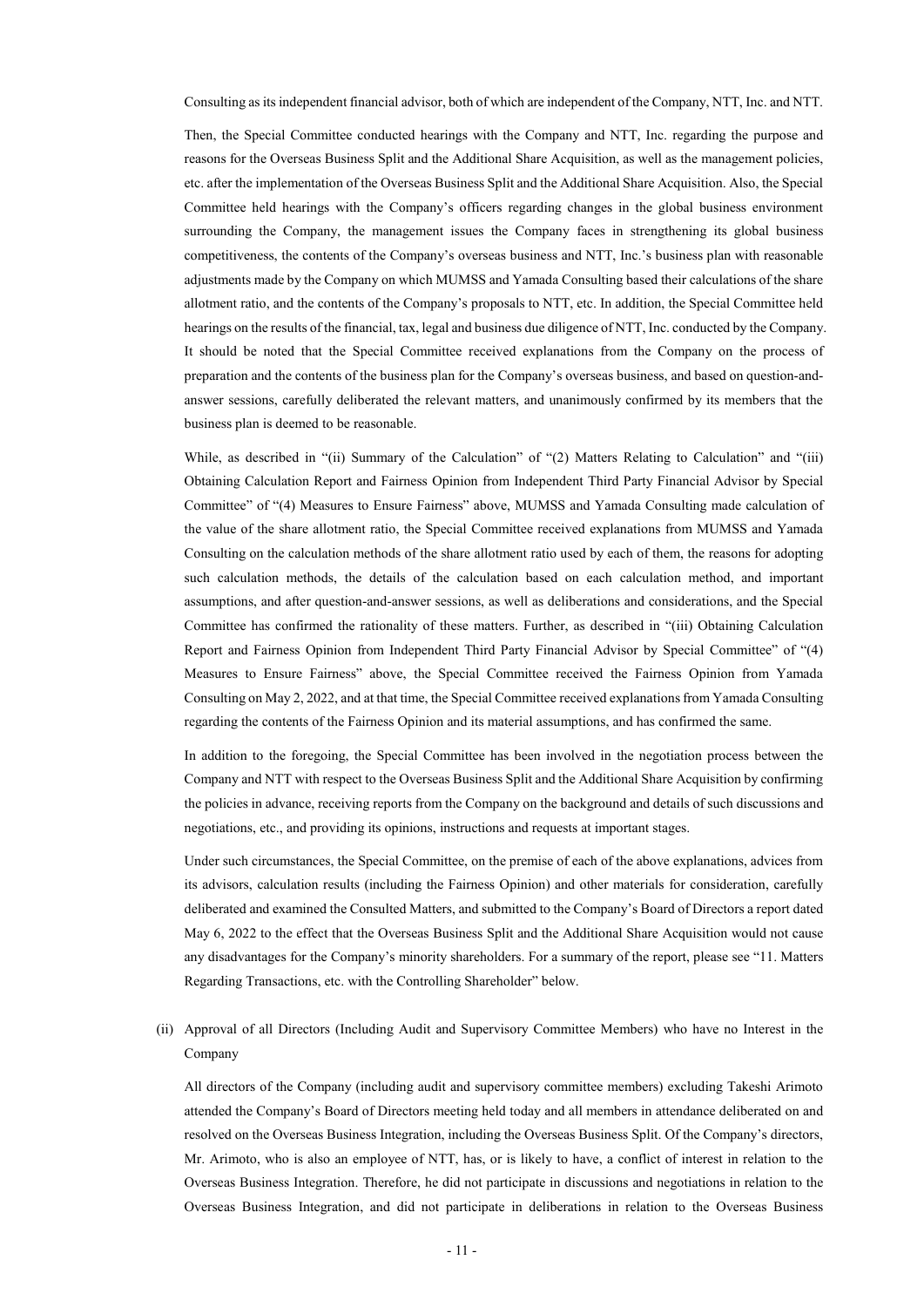Integration at the Company's Board of Directors meeting detailed above.

|      |                                                                                   | Splitting Company in Absorption-Type<br>Company Split                                                                                                                                                                                                                                                                                                                                                                                                                                                                                                                                                                                                                                            | Succeeding Company in Absorption-Type Split                                                                          |
|------|-----------------------------------------------------------------------------------|--------------------------------------------------------------------------------------------------------------------------------------------------------------------------------------------------------------------------------------------------------------------------------------------------------------------------------------------------------------------------------------------------------------------------------------------------------------------------------------------------------------------------------------------------------------------------------------------------------------------------------------------------------------------------------------------------|----------------------------------------------------------------------------------------------------------------------|
| (1)  | Name                                                                              | NTT DATA Corporation                                                                                                                                                                                                                                                                                                                                                                                                                                                                                                                                                                                                                                                                             | NTT, Inc.                                                                                                            |
| (2)  | Address                                                                           | 3-3, Toyosu 3-Chome, Koto-ku, Tokyo                                                                                                                                                                                                                                                                                                                                                                                                                                                                                                                                                                                                                                                              | 5-1, Otemachi 1-chome, Chiyoda-ku, Tokyo                                                                             |
| (3)  | Title and Name of<br>Representative                                               | Yo Honma, Representative Director,<br>President and Chief Executive Officer                                                                                                                                                                                                                                                                                                                                                                                                                                                                                                                                                                                                                      | Jun Sawada, President and Chief Executive Officer                                                                    |
| (4)  | <b>Business</b><br>Description                                                    | Consulting, integrated IT solutions,<br>system and software development,<br>maintenance and support, etc.                                                                                                                                                                                                                                                                                                                                                                                                                                                                                                                                                                                        | NTT group global business governance, strategy<br>formulation, policy promotion, etc.                                |
| (5)  | <b>Stated Capital</b><br>Amount                                                   | 142,520 million yen (as of December 31,<br>2021)                                                                                                                                                                                                                                                                                                                                                                                                                                                                                                                                                                                                                                                 | 340,050 million yen (as of March 31, 2022)                                                                           |
| (6)  | Date of<br>Incorporation                                                          | May 23, 1988                                                                                                                                                                                                                                                                                                                                                                                                                                                                                                                                                                                                                                                                                     | July 5, 2006                                                                                                         |
| (7)  | Number of Issued<br>Shares (as of<br>December 31, 2021)                           | 1,402,500,000 shares                                                                                                                                                                                                                                                                                                                                                                                                                                                                                                                                                                                                                                                                             | 65 shares                                                                                                            |
| (8)  | <b>Accounting Period</b>                                                          | March 31                                                                                                                                                                                                                                                                                                                                                                                                                                                                                                                                                                                                                                                                                         | March 31                                                                                                             |
| (9)  | Number of<br>Employees                                                            | (On a non-consolidated basis) 12,477<br>(On a consolidated basis) 149,124 (as of<br>December 31, 2021)                                                                                                                                                                                                                                                                                                                                                                                                                                                                                                                                                                                           | (NTT, Inc. on a non-consolidated basis) 37<br>(NTT Ltd. on a consolidated basis) 36,300 (as of<br>December 31, 2021) |
| (10) | Major Trading<br>Partner(s)                                                       | Domestic and foreign private companies<br>and government agencies                                                                                                                                                                                                                                                                                                                                                                                                                                                                                                                                                                                                                                | NTT group companies                                                                                                  |
| (11) | Main bank(s)                                                                      | Mizuho Bank, Ltd.                                                                                                                                                                                                                                                                                                                                                                                                                                                                                                                                                                                                                                                                                | Mizuho Bank, Ltd.                                                                                                    |
| (12) | Major Shareholders<br>and Shareholding<br>Ratios (as of<br>September 30,<br>2021) | NTT, Inc.<br>54.19%<br>The Master Trust Bank of<br>11.97%<br>Japan (Trust Account)<br>Custody Bank of Japan,<br>5.15%<br>Ltd. (Trust Account)<br><b>JP MORGAN CHASE</b><br>BANK 385635 (Standing<br>1.30%<br>proxy: Mizuho Bank, Ltd.)<br>Custody Bank of Japan,<br>Ltd. (Securities Investments<br>1.10%<br>Trust Account)<br>NTT Data Employee<br>1.02%<br>Shareholding Association<br>STATE STREET BANK<br>WEST CLIENT-TREATY<br>505234<br>0.81%<br>(Standing proxy: Mizuho<br>Bank, Ltd.)<br><b>JP MORGAN CHASE</b><br>BANK 380072 (Standing<br>0.68%<br>proxy: Mizuho Bank, Ltd.)<br>STATE STREET BANK<br>AND TRUST COMPANY<br>$0.60\%$<br>505103<br>(Standing proxy: Mizuho<br>Bank, Ltd.) | Nippon Telegraph and Telephone<br>100%<br>Corporation                                                                |
|      |                                                                                   | JP MORGAN CHASE<br>0.58%<br>BANK 385781 (Standing<br>proxy: Mizuho Bank, Ltd.)                                                                                                                                                                                                                                                                                                                                                                                                                                                                                                                                                                                                                   |                                                                                                                      |

# 6. Outline of Companies that are Parties to Overseas Business Split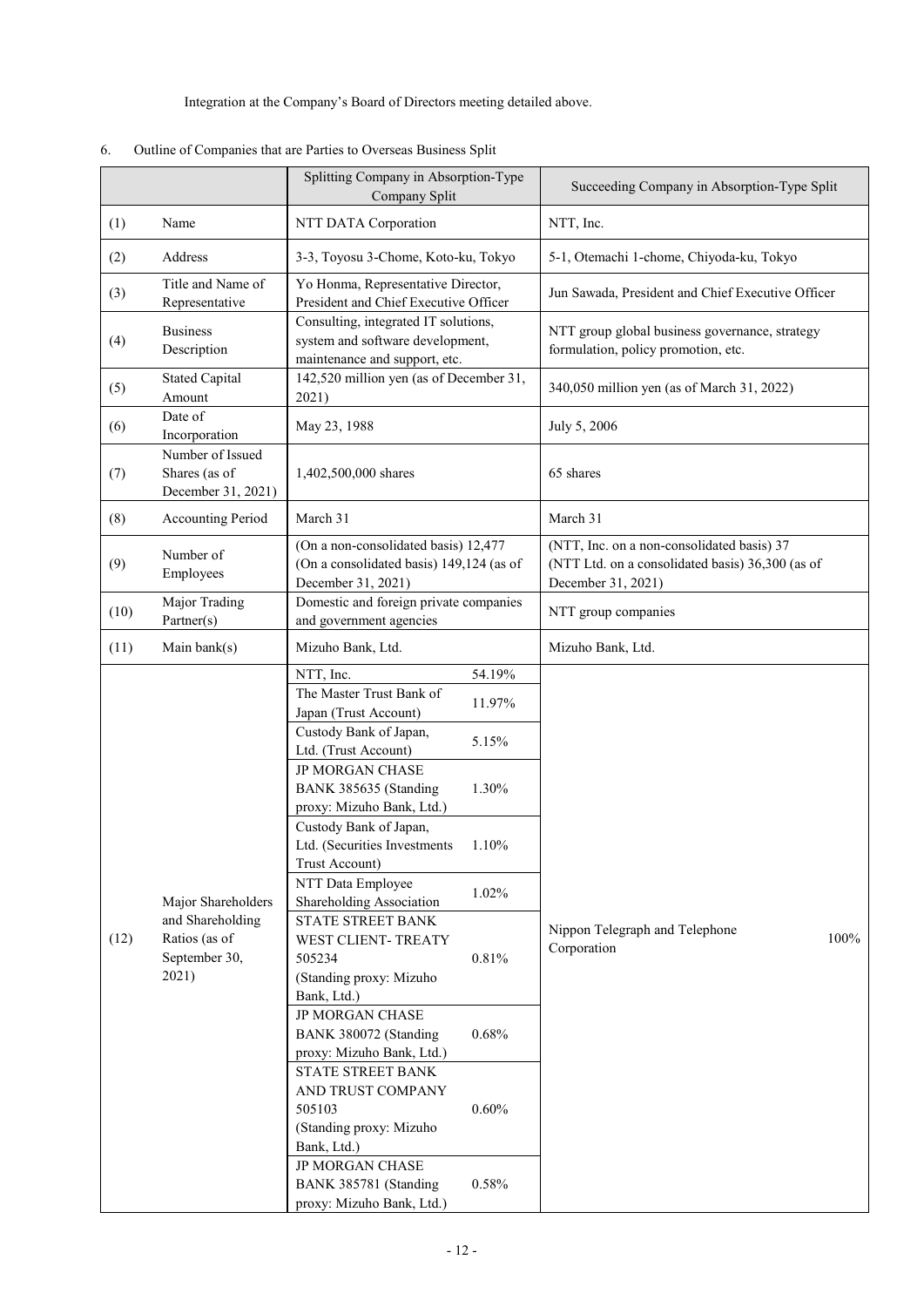| (13)                                                                                                                                    | Relationship of the                                                                                                                                                               |                                                                                                                                                                                                                                                                                                                                                                                                                                                                 |                                                |                                               |                                                                     |                                                                                                                                                                                                                                                                                                                                                                                                         |                                                                 |
|-----------------------------------------------------------------------------------------------------------------------------------------|-----------------------------------------------------------------------------------------------------------------------------------------------------------------------------------|-----------------------------------------------------------------------------------------------------------------------------------------------------------------------------------------------------------------------------------------------------------------------------------------------------------------------------------------------------------------------------------------------------------------------------------------------------------------|------------------------------------------------|-----------------------------------------------|---------------------------------------------------------------------|---------------------------------------------------------------------------------------------------------------------------------------------------------------------------------------------------------------------------------------------------------------------------------------------------------------------------------------------------------------------------------------------------------|-----------------------------------------------------------------|
|                                                                                                                                         | Companies                                                                                                                                                                         |                                                                                                                                                                                                                                                                                                                                                                                                                                                                 |                                                |                                               |                                                                     |                                                                                                                                                                                                                                                                                                                                                                                                         |                                                                 |
|                                                                                                                                         | Capital Relationship                                                                                                                                                              | As of today, NTT, Inc. holds 760,000,000 shares of the Company's common stock (54.2% of the<br>total number of voting rights as of September 30, 2021). Through the Distribution in Kind, NTT,<br>Inc. will deliver all of its shares of common stock of the Company to NTT, and the Company will<br>acquire 3,575 shares of common stock of NTT, Inc. as consideration for the Overseas Business Split<br>and as a result of the Additional Share Acquisition. |                                                |                                               |                                                                     |                                                                                                                                                                                                                                                                                                                                                                                                         |                                                                 |
|                                                                                                                                         | Personnel                                                                                                                                                                         |                                                                                                                                                                                                                                                                                                                                                                                                                                                                 |                                                |                                               | One director of NTT, Inc. also serves as a director of the Company. |                                                                                                                                                                                                                                                                                                                                                                                                         |                                                                 |
|                                                                                                                                         | Relationship                                                                                                                                                                      |                                                                                                                                                                                                                                                                                                                                                                                                                                                                 |                                                |                                               |                                                                     |                                                                                                                                                                                                                                                                                                                                                                                                         |                                                                 |
|                                                                                                                                         | <b>Business</b>                                                                                                                                                                   |                                                                                                                                                                                                                                                                                                                                                                                                                                                                 |                                                |                                               |                                                                     | The Company engages in transactions with NTT, Inc. such as outsourced consulting, system and                                                                                                                                                                                                                                                                                                            |                                                                 |
|                                                                                                                                         | Relationship                                                                                                                                                                      |                                                                                                                                                                                                                                                                                                                                                                                                                                                                 |                                                |                                               | software development, and maintenance and support services.         |                                                                                                                                                                                                                                                                                                                                                                                                         |                                                                 |
|                                                                                                                                         | Status as Related<br>Parties                                                                                                                                                      |                                                                                                                                                                                                                                                                                                                                                                                                                                                                 | even after the Overseas Business Split.        |                                               |                                                                     | As of today, NTT, Inc. is the Company's parent company, and therefore the Company and NTT, Inc.<br>are mutually related parties. Further, as NTT, Inc. will no longer be a parent company of the<br>Company upon the Distribution in Kind, and as a result of the Overseas Business Split, NTT, Inc.<br>will be a subsidiary of the Company, the Company and NTT, Inc. will be mutually related parties |                                                                 |
| (14)                                                                                                                                    | Business Performance and Financial Position for the last 3 years (Unit: million yen, unless otherwise specifically indicated)                                                     |                                                                                                                                                                                                                                                                                                                                                                                                                                                                 |                                                |                                               |                                                                     |                                                                                                                                                                                                                                                                                                                                                                                                         |                                                                 |
|                                                                                                                                         |                                                                                                                                                                                   |                                                                                                                                                                                                                                                                                                                                                                                                                                                                 | NTT Data (consolidated) (IFRS)                 |                                               |                                                                     | NTT, Inc. (non-consolidated) (Japan Standard) / NTT<br>Ltd. (consolidated) (IFRS)                                                                                                                                                                                                                                                                                                                       |                                                                 |
|                                                                                                                                         | <b>Accounting Period</b>                                                                                                                                                          | Fiscal<br>Year<br>Ending<br>March 31,<br>2019                                                                                                                                                                                                                                                                                                                                                                                                                   | Fiscal Year<br><b>Ending March</b><br>31, 2020 | Fiscal<br>Year<br>Ending<br>March 31,<br>2021 | Fiscal Year<br><b>Ending March</b><br>31, 2019                      | Fiscal Year<br>Ending March 31,<br>2020                                                                                                                                                                                                                                                                                                                                                                 | Fiscal Year<br><b>Ending March</b><br>31, 2021                  |
|                                                                                                                                         | Equity Attributable to<br>Shareholders of the<br>Company or Net Asset<br>Amount                                                                                                   | 925,667                                                                                                                                                                                                                                                                                                                                                                                                                                                         | 939,683                                        | 1,072,899                                     | 1,116,603<br>$\left( -\right)$                                      | 1,482,629<br>$\left( -\right)$                                                                                                                                                                                                                                                                                                                                                                          | 1,540,730<br>(786,300)                                          |
|                                                                                                                                         | <b>Total Assets or Total</b>                                                                                                                                                      | 2,476,062                                                                                                                                                                                                                                                                                                                                                                                                                                                       | 2,686,008                                      | 2,897,015                                     | 1,117,302<br>$(-)$                                                  | 1,483,427<br>$(-)$                                                                                                                                                                                                                                                                                                                                                                                      | 1,541,830<br>(2,029,483)                                        |
| Assets Amount<br>Equity Attributable to<br>Shareholders of the<br>Company per Share or<br>Net Assets per Share (In<br>yen for NTT Data) |                                                                                                                                                                                   | 660.01                                                                                                                                                                                                                                                                                                                                                                                                                                                          | 670.01                                         | 764.99                                        | 17,723<br>$\left( -\right)$                                         | 23,166<br>$\left( -\right)$                                                                                                                                                                                                                                                                                                                                                                             | 23,703<br>(88)                                                  |
|                                                                                                                                         | Net Sales                                                                                                                                                                         | 2,163,625                                                                                                                                                                                                                                                                                                                                                                                                                                                       | 2,266,808                                      | 2,318,658                                     | 175<br>$\left( -\right)$                                            | 99,465<br>(897, 687)                                                                                                                                                                                                                                                                                                                                                                                    | 154,217<br>(1,058,832)                                          |
|                                                                                                                                         | Operating Income                                                                                                                                                                  | 147,716                                                                                                                                                                                                                                                                                                                                                                                                                                                         | 130,937                                        | 139,173                                       | $-171$<br>$\left( -\right)$                                         | 94.857<br>$(-21, 446)$                                                                                                                                                                                                                                                                                                                                                                                  | 151,586<br>(9,226)                                              |
|                                                                                                                                         | Profit Before Tax or<br>Ordinary Income                                                                                                                                           | 146,914                                                                                                                                                                                                                                                                                                                                                                                                                                                         | 120,155                                        | 130,452                                       | $-418$<br>$\left( -\right)$                                         | 93,782<br>$(-31, 563)$                                                                                                                                                                                                                                                                                                                                                                                  | 150,884<br>$(-2,352)$                                           |
|                                                                                                                                         | Net Profit Attributable to<br>Shareholders of the<br>Company for the Current<br>Fiscal Year or Net Profit<br>Attributable to the Parent<br>Company for the Current<br>Fiscal Year | 93,616                                                                                                                                                                                                                                                                                                                                                                                                                                                          | 75,148                                         | 76,843                                        | $-32,864$<br>$\left( -\right)$                                      | 104,144<br>$(-33,971)$                                                                                                                                                                                                                                                                                                                                                                                  | 150,171<br>$(-13,589)$                                          |
| Data)                                                                                                                                   | Basic Net Income per<br>Share or Net Income per<br>Share (In yen for NTT                                                                                                          | 66.75                                                                                                                                                                                                                                                                                                                                                                                                                                                           | 53.58                                          | 54.79                                         | $-534$<br>$\left( \cdot \right)$                                    | 1,640<br>$(-4)$                                                                                                                                                                                                                                                                                                                                                                                         | 2,328<br>$(-2)$                                                 |
|                                                                                                                                         | Dividend per Share (in<br>yen for NTT Data)                                                                                                                                       | 17.00                                                                                                                                                                                                                                                                                                                                                                                                                                                           | 18.00                                          | 18.00                                         | $\theta$<br>*Ordinary<br>dividend: 0<br>Special<br>dividend: 0      | 2,322<br>*Ordinary<br>dividend: 1,627<br>Special dividend:<br>695                                                                                                                                                                                                                                                                                                                                       | 2,310<br>*Ordinary<br>dividend: 2,310<br>Special<br>dividend: 0 |

(Note) 1. The above-mentioned figure for the stated capital amount of NTT, Inc. is as of March 31, 2022, reflecting reclassification of stated capital and capital surplus to other capital surplus in January 2022.

2. The shareholding ratio is calculated based on the total number of issued shares excluding treasury shares.

3. Since NTT, Inc. does not prepare consolidated management indices, the table above shows non-consolidated management indices, and in parentheses, consolidated management indices of NTT Ltd., which will be the sole direct subsidiary of NTT, Inc. immediately prior to the implementation of the Overseas Business Split on the effective date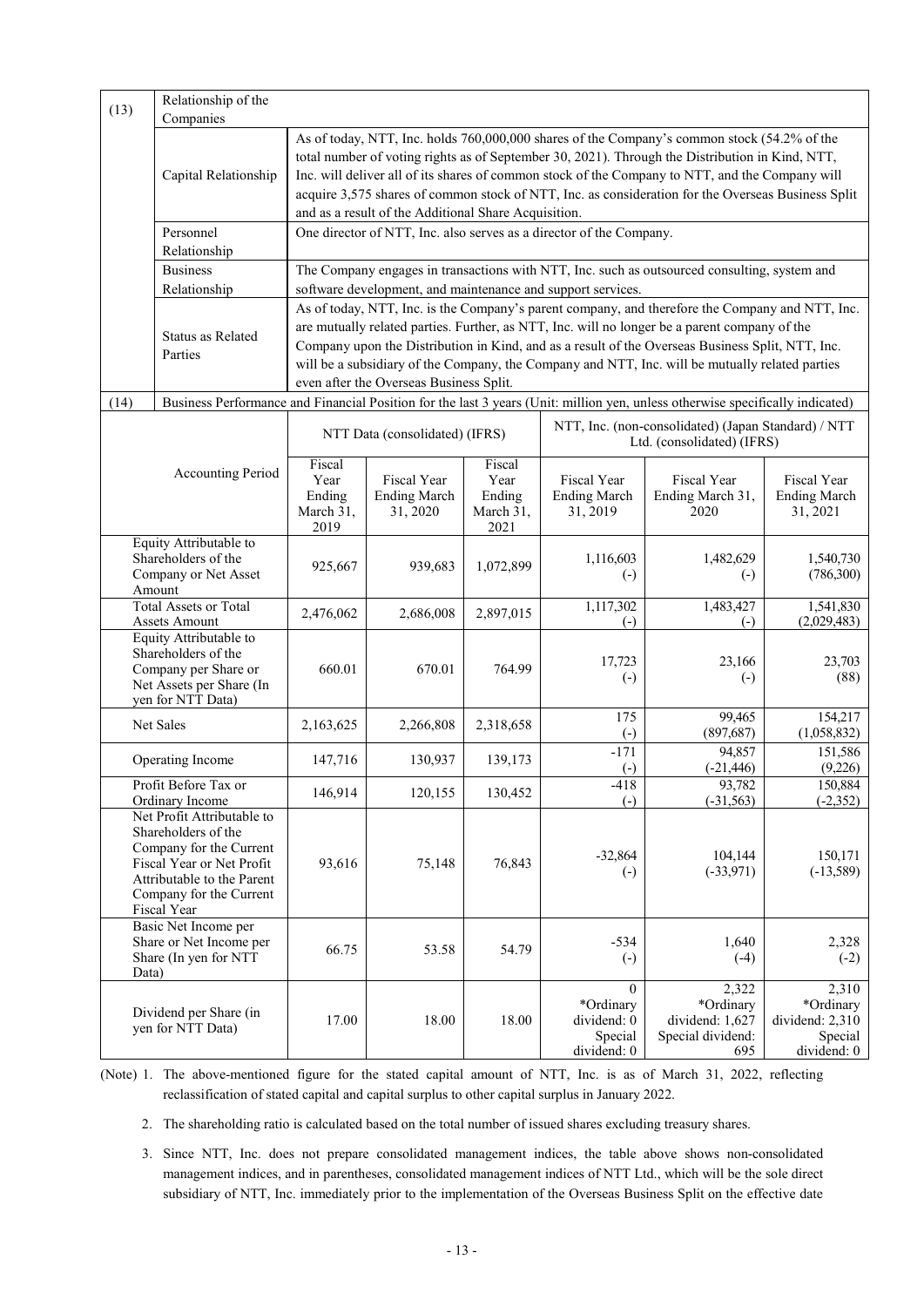of the Overseas Business Split (October 1, 2022). Such consolidated management indices are internally managed figures after elimination of internal transactions of NTT Ltd. and its subsidiaries, etc., and are unaudited reference figures (These are reference figures that include some financial figures of the companies that will not become under control of NTT Data as a result of the contemplated transactions.). Further, as NTT Ltd. was established in July 2019, no figures exist for the fiscal year ended March 31, 2019. Also, as the group began managing figures on a consolidated basis during the fiscal year 2020, there are no figures for the balance sheet for the fiscal year ended March 31, 2020. The amount of dividends per share of NTT, Inc. is based on the dividends resolved at the Ordinary and Extraordinary General Meetings of Shareholders of NTT, Inc. for each fiscal year.

- 7. Outline of Business Subject to Split
	- (1) Business Divisions Subject to Split

Formulation of strategy, business management, governance management, etc. regarding overseas business operated by the NTT Data group

|  | (2) Operating Results of Divisions Subject to Split |  |
|--|-----------------------------------------------------|--|

|                                  | Fiscal Year Ending March<br>31, 2019 | Fiscal Year Ending March<br>31, 2020 | Fiscal Year Ending March<br>31, 2021 |
|----------------------------------|--------------------------------------|--------------------------------------|--------------------------------------|
| Consolidated Revenue             | 909,388 million yen                  | 936,048 million yen                  | 939,041 million yen                  |
| Consolidated Operating<br>Profit | 13,389 million yen                   | $-11,571$ million yen                | -22,902 million yen                  |

# (3) Book Value of Assets and Liabilities Subject to Split (as of March 31, 2021)

| Assets                                       |                         | Liabilities              |                     |  |
|----------------------------------------------|-------------------------|--------------------------|---------------------|--|
| Item                                         | <b>Book Value</b>       | Item                     | Book Value          |  |
| <b>Current Assets</b><br>448,749 million yen |                         | Current Liabilities      | 288,911 million yen |  |
| <b>Fixed Assets</b><br>790,022 million yen   |                         | <b>Fixed Liabilities</b> | 204,900 million yen |  |
| Total                                        | $1,238,771$ million yen | Total                    | 493,811 million yen |  |

(Note) The "Operating Results of Divisions Subject to Split" and the amounts of each of "Assets and Liabilities Subject to Split" are internally controlled figures calculated based on certain assumptions and are unaudited reference values. The asset and liability items subject to the split and amounts thereof are based on the balance sheet as of March 31, 2021. Therefore, the actual amounts subject to the split (i.e., the amounts obtained by adding or subtracting any increase or decrease occurring before the effective date of the Overseas Business Split to or from the amount above) may vary.

- 8. Status After Overseas Business Split
	- (1) Status of Split Company After Overseas Business Split

There will be change in the trade name, address, title and name of representative, amount of stated capital, and accounting period of the Company after the Overseas Business Split.

| $\left(1\right)$ |                                  | NTT, Inc.                                                                  |
|------------------|----------------------------------|----------------------------------------------------------------------------|
|                  | Name                             | NTT Data and NTT will discuss the trade name of NTT, Inc. by the effective |
|                  |                                  | date of the Overseas Business Split (October 1, 2022).                     |
| (2)              | Address                          | Not yet fixed                                                              |
| (3)              | Title and Name of Representative | NTT Data and NTT will determine the President and Representative Director  |
|                  |                                  | upon consultation.                                                         |
| (4)              |                                  | NTT Data group global business governance, strategy formulation, policy    |
|                  | <b>Business Description</b>      | promotion, etc.                                                            |
| (5)              | <b>Stated Capital Amount</b>     | Not yet fixed                                                              |

(2) Status of Succeeding Company After Overseas Business Split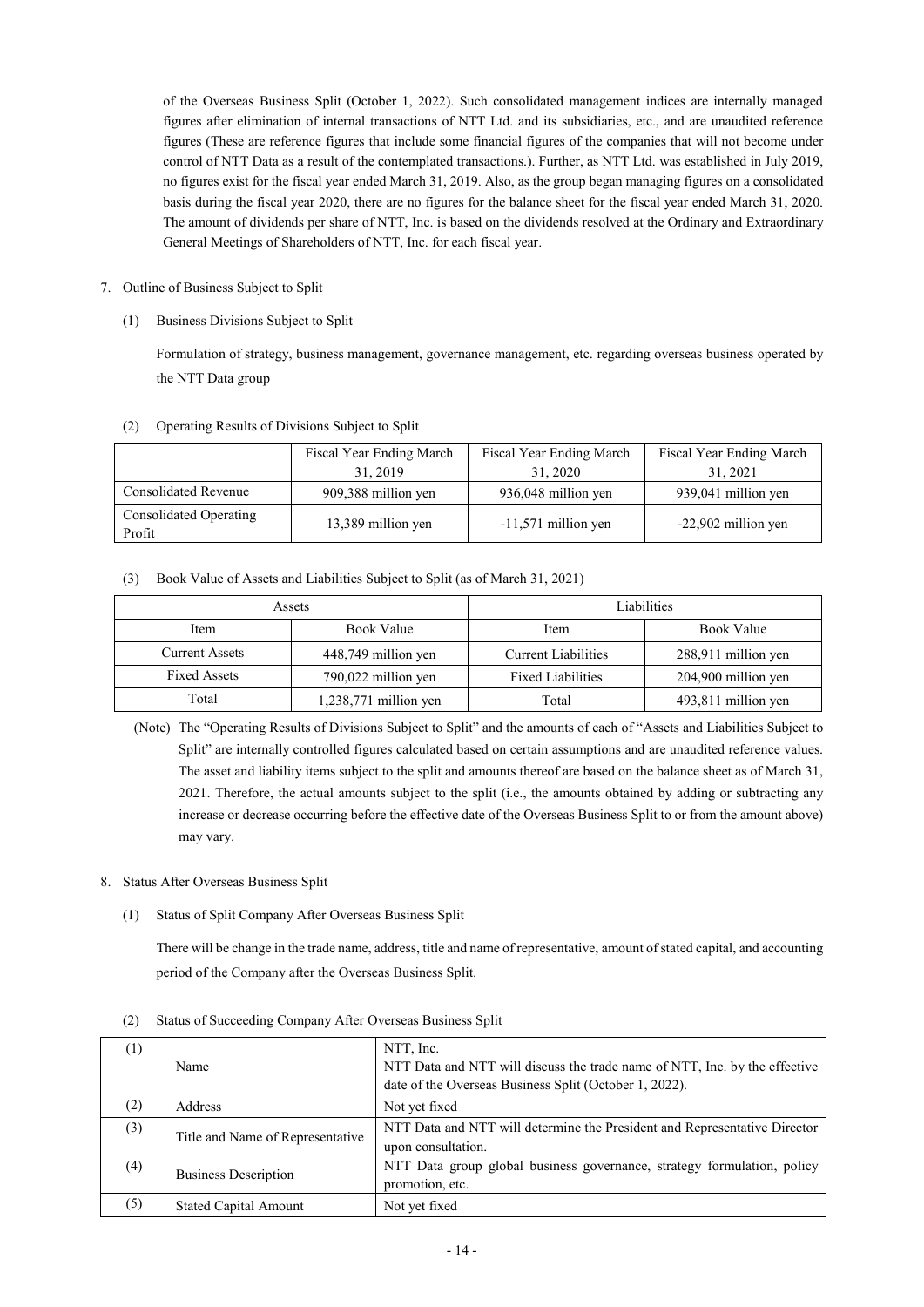| (6) | Accounting Period   | March 31      |
|-----|---------------------|---------------|
|     | Net Assets          | Not vet fixed |
| (8) | <b>Total Assets</b> | Not yet fixed |

# 9. Outline of Accounting Process

Since the Overseas Business Split constitutes a transaction, etc. under common control under the Company group's accounting policy and NTT, Inc. will meet the control criteria under the accounting standards related to consolidated financial statements, NTT, Inc. will become a subsidiary of the Company and will be included in the consolidated financial statements of the Company after the implementation of such transaction.

# 10. Future Outlook

We are currently investigating the impact this transaction will have on the financial results from fiscal year ending March 31, 2023, and we will promptly give notice if it is necessary to make a new disclosure regarding the transaction.

- 11. Matters Regarding Transactions, etc. with the Controlling Shareholder
	- (1) Applicability as a Transaction, etc. with the Controlling Shareholder and Compliance with the Policy on Measures to Protect Minority Shareholders

The Overseas Business Split falls under a transaction, etc. with the controlling shareholder of the Company as detailed in "(4) Measures to Ensure Fairness" of "5. Basis of the Terms of the Allotment Under the Overseas Business Split" above. Compliance of the Transaction in relation to the Policy on Measures to Protect Minority Shareholders in Conducting Transactions with the Controlling Shareholder revealed in the Corporate Governance Report disclosed by the Company on December 24, 2021 is as follows.

All directors of the Company (including audit and supervisory committee members) excluding Takeshi Arimoto attended the Company's Board of Directors meeting held today and all members in attendance deliberated on and resolved to approve the execution of the Overseas Business Split Agreement in relation to the Overseas Business Integration, including the Overseas Business Split. Of the Company's directors, Mr. Arimoto, who is also an employee of NTT, has, or is likely to have, a conflict of interest in relation to the Overseas Business Integration. Therefore, he did not participate in discussions and negotiations in relation to the Overseas Business Integration, and did not participate in deliberations in relation to the Overseas Business Integration at the Company's Board of Directors meeting detailed above.

The Policy on Measures to Protect Minority Shareholders in Conducting Transactions, etc. with the Controlling Shareholder indicated in the Corporate Governance Report disclosed on December 24, 2021 is as follows.

4. Policy on Measures to Protect Minority Shareholders in Conducting Transactions with the Controlling Shareholder

As the Company's basic policy for the relationship with its parent company, the Company strives to cooperate with the parent company while fully respecting each other's mutual independence and autonomy, and carries out any transactions, etc. with the companies properly in accordance with laws and regulations. In the case of any business transactions with the parent company, the Company handles such trading under the same conditions as other business partners with regard to the transaction terms and the method of determining such transaction terms. The Company makes decisions on important contracts executed with the parent company after legal examination by the Legal Department. For particularly important contracts, the Company makes it mandatory that they are approved by the board of directors and strives to ensure decision making independent of the parent company. In addition, the Board of Directors consists of 15 directors, including 5 independent outside directors. At present, independent outside directors account for at least one-third of all directors.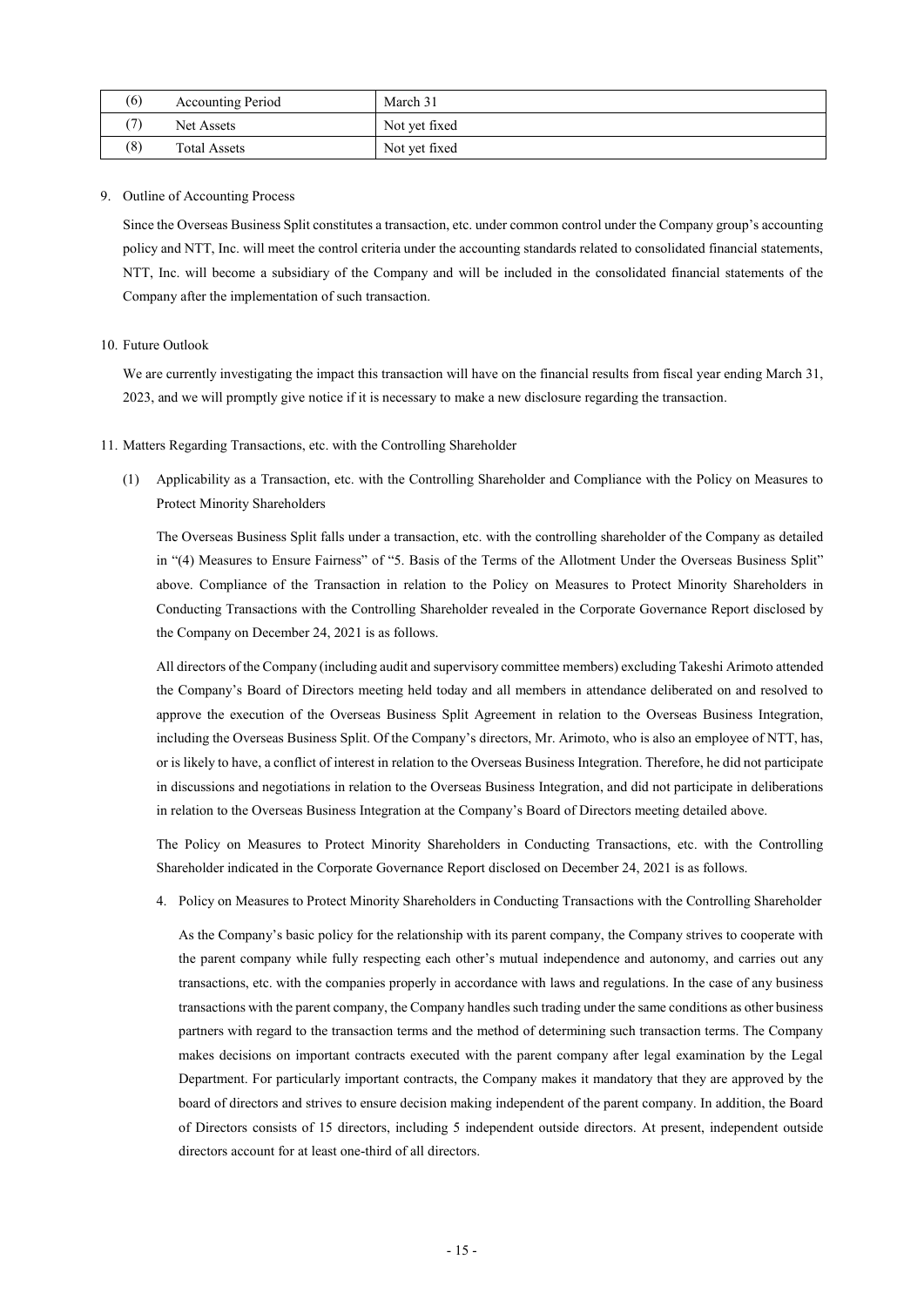(2) Matters Regarding Measures to Ensure Fairness and Measures to Avoid Conflict of Interests

As stated in "(1) Applicability as a Transaction, etc. with the Controlling Shareholder and Compliance with the Policy on Measures to Protect Minority Shareholders" above, the Overseas Business Split constitutes a transaction, etc. with the controlling shareholder for the Company. Therefore, the Company has determined that it is necessary to implement measures to ensure fairness and to avoid conflicts of interest. The Company's Board of Directors has sincerely discussed and considered the conditions of the Overseas Business Split, and has made a decision ensuring fairness and avoiding conflicts of interest by implementing the measures described in "(4) Measures to Ensure Fairness" and "(5) Measures to Avoid Conflicts of Interest" of "5. Basis of the Terms of the Allotment Under the Overseas Business Split" above.

(3) Outline of the Opinion Obtained from Parties with no Interests in the Controlling Shareholder Regarding the Determination that the Relevant Transaction, etc. is not Disadvantageous for Minority Shareholders

As set out in "(5) Measures to Avoid Conflicts of Interest" of "5. Basis of the Terms of the Allotment Under the Overseas Business Split" above, for the purpose of taking care in its decision making for the Overseas Business Split and the Additional Share Acquisition to eliminate any possibility of arbitrariness and conflicts of interest in the decision-making process of its Board of Directors and to ensure the fairness of the decision-making process, as well as to confirm there was no disadvantage to its minority shareholders from the decision of its Board of Directors to carry out the Overseas Business Split and the Additional Share Acquisition, the Company established the Special Committee and requested its advice on the Advisory Matters.

As a result, the Company received a written response as outlined below from the Special Committee on May 6, 2022.

- (i) Contents of Written Response
	- (a) The Overseas Business Split and the Additional Share Acquisition are justified as contributing to the enhancement of the Company's corporate value.
	- (b) From the viewpoint of protecting the interests of the Company's minority shareholders, the appropriateness of the transaction terms and the fairness of the negotiation process and other procedures are ensured with respect to the Overseas Business Split and the Additional Share Acquisition.
	- (c) It is not considered that the decisions of the Company's Board of Directors regarding the Overseas Business Split and the Additional Share Acquisition would cause any disadvantage to the Company's minority shareholders.
	- (d) In light of the preceding paragraphs, it is reasonable for the Company's Board of Directors to decide to perform the Overseas Business Split and the Additional Share Acquisition.
- (ii) Reason for Written Response
	- (a) Adequacy of the Overseas Business Split and the Additional Share Acquisition

The following is a summary of the significance and purpose of the Overseas Business Split and the Additional Share Acquisition and the specific details of the Company's corporate value expected to be enhanced by the Overseas Business Split and the Additional Share Acquisition, as explained to the Special Committee by the Company and NTT, Inc.

- A. Background of transactions
	- The environment surrounding the society is changing drastically every day, and in corporate management, corporations are required to solve social issues and contribute to the global environment, in addition to enhancing its economic value through creating new value. Furthermore, social trends, from corporate activities to people's consumption and lifestyles, are changing dramatically against a backdrop of technological advancements, and as a result, digital-related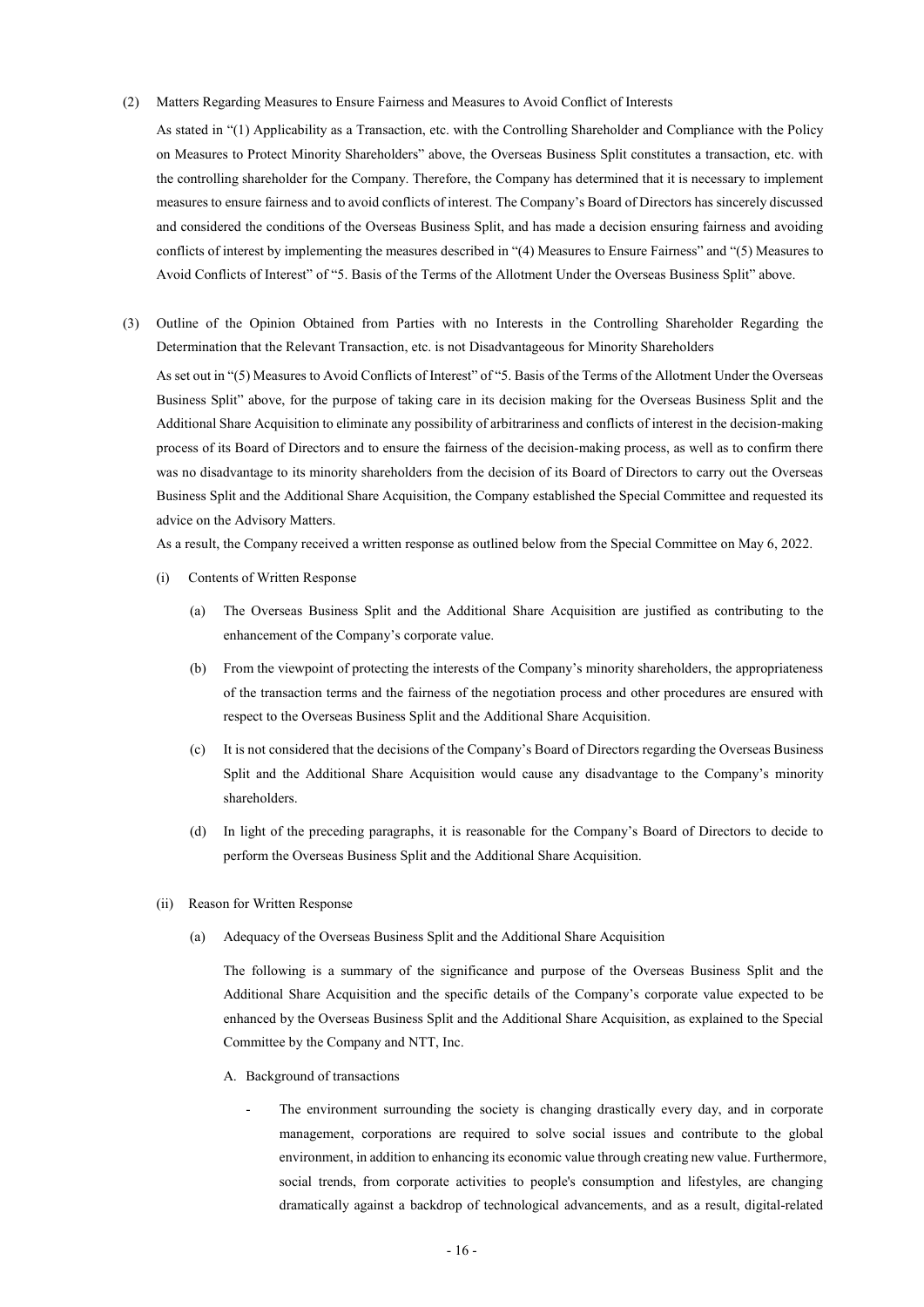investments for business growth are accelerating in all industries. Under these circumstances, the society is beginning to move toward the realization of new value with various goods and people being connected, and as such, technologies related to Connectivity, such as Edge to Cloud (Note), are becoming increasingly important. There are also growing expectations for a data-driven society through securely collecting and analyzing information acquired from goods and human behavior.

- On the other hand, the competitive environment surrounding the IT market has also been changing, with various players expanding their service lineups in response to changes in society and technology.
- Up until now, the Company has expanded the scale of its overseas business through M&A, in addition to solid business expansion within Japan. In particular, we have made certain achievements in our overseas business by undertaking business structure reforms aimed at strengthening our digital responsiveness and improving profitability.
- In light of changes in the business environment with a global perspective, we believe that it is necessary to further accelerate collaboration among NTT group companies and to further strengthen our business competitiveness, in order to contribute to the growth of our customers' businesses and to become a truly Trusted Global Innovator that supports social infrastructure for the long term.
	- (Note) Architecture that combines edge computing in which data processing and analysis is performed on IoT terminals, smart devices, and servers installed nearby, with cloud computing in which data is centrally managed and processed
- B. Objective and Aim
	- On this occasion, overseas businesses for business users that have been operated by the Company, NTT, Inc. and NTT Ltd., respectively, will be integrated and the business will be developed as a unified group thereafter.
	- Up until now, the Company has supported various corporate systems and industry infrastructures with its "power to 'create'" based on deep customer understanding and advanced technological capabilities, but this integration will enable the Company to enhance the value provision by the Company by combining it with the "power to 'connect'" of NTT Ltd.
	- Specifically, the Company will combine its system integration capabilities (power to "create") mainly in consulting and application development with NTT Ltd.'s 'Edge to Cloud' service operation capabilities (power to "connect") mainly in the field of data centers, networks and managed services, in order to evolve into a company providing total services that integrate IT and Connectivity.
	- We will respond to increasingly complex and diverse customer needs on a global level by centrally developing a service lineup necessary for digital transformation, including the Connectivity domain.
	- In addition, by aggregating talents and properties related to the overseas business of the NTT group, we will realize swift decision-making according to the business and customer characteristics in each overseas region, and build a strong global governance system that supports future business growth.
	- In the medium- to long-term, we will work to create new social platforms and innovate services that transcend corporate and industry boundaries through the provision of comprehensive managed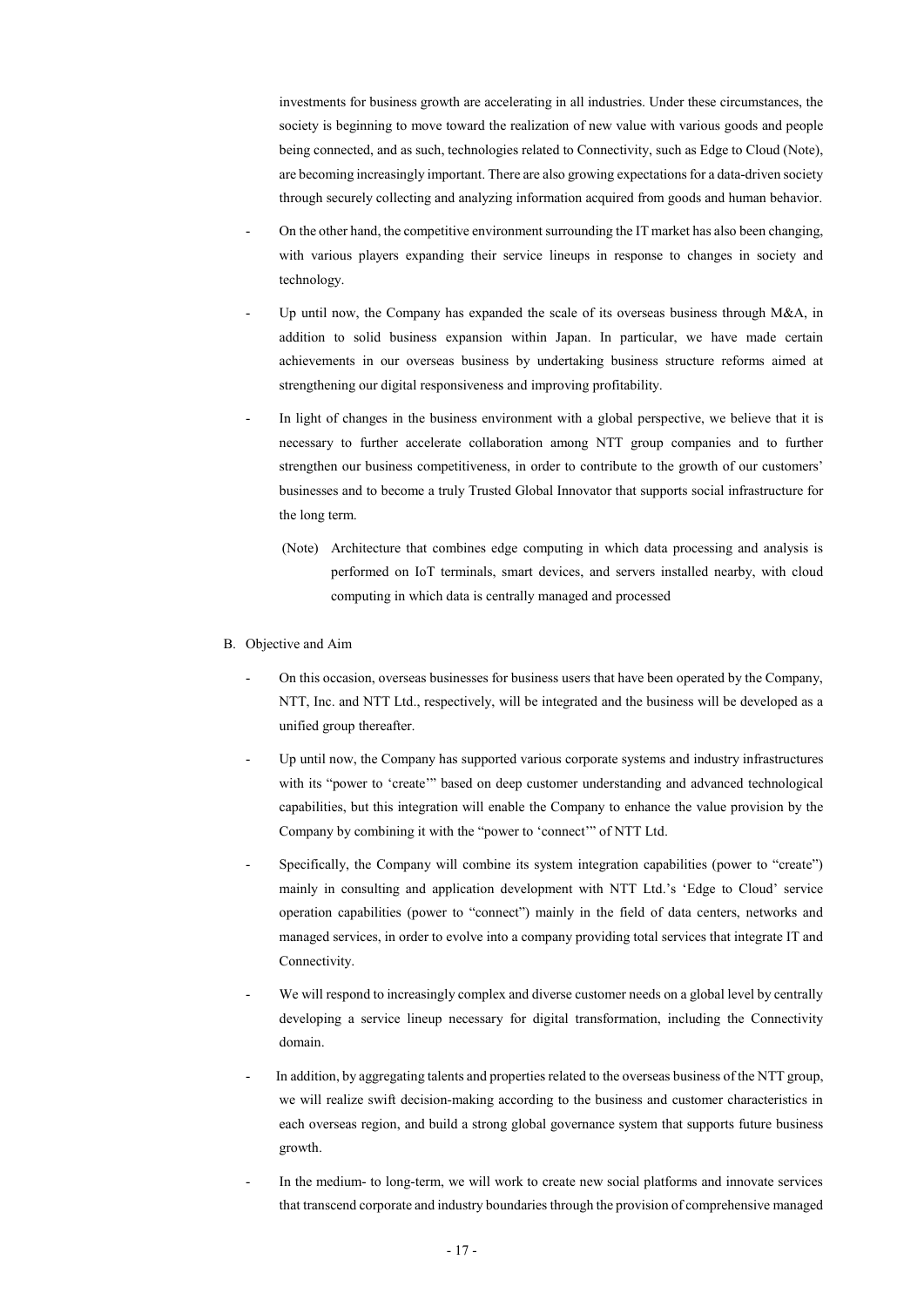services, including from Edge to Cloud, which integrate IT and Connectivity to connect all things securely, while also developing innovative services globally that utilize NTT's IOWN technology, aiming to become a company that can create sustainable future mechanisms.

We believe that the Overseas Business Integration will promote a unified understanding of our global customers, make our brand more trusted among our global customers, and achieve further growth and increase our corporate value by strengthening our business competitiveness.

# C. Specific Efforts

- Effective October 1, 2022, NTT, Inc. will shift to a joint ownership structure of NTT Data (55%) and NTT (45%) as an overseas business company, through the Overseas Business Integration. By making it a joint venture, we will promote collaboration with NTT in both strategic and practical aspects to realize the growth of our overseas business.
- Specifically, under a unified business strategy, we will provide End to End (Note) services from infrastructure to applications. We will also utilize the results of NTT's research and development to promote our business in areas such as Smart World and 5G, and at the same time, in the mediumto long-term, we will work to realize advanced services that can also provide environmental and social value, with the IOWN concept at its core.
- In July 2023, we plan to shift to a business operation structure in which domestic and overseas business companies will be placed under NTT Data as a holding company, through the Domestic Business Split.
- With regard to the domestic business, the scale of the business exceeds 1.5 trillion yen due to steady business growth, and since we have a large number of customers, we will promote autonomous business operations centered on the domestic business companies.
- With the new business operation structure, we will further strengthen governance through quick decision-making in response to changes in the external environment and local markets, increased mobility, flexible system design, etc. The holding company will specialize in the formulation and execution of growth strategies from the perspective of overall group optimization, business management, etc., so that it can strive to enhance the corporate value of the entire group.
	- (Note) Total provision of services required for IT systems, from application development to network and IT infrastructure construction and system operation.

### D. Brief summary

In addition to confirming the specific contents of the above-mentioned matters, the Special Committee conducted detailed examinations after confirming, through interviews with the Company and NTT, Inc., the degree of risk and feasibility of implementing the Overseas Business Split and the Additional Share Acquisition, the expected value the Company could enjoy as a shareholder of the overseas business companies, and the possibility of strengthening existing businesses and increasing corporate value by utilizing existing management resources through the Overseas Business Split and the Additional Share Acquisition.

As a result, the Company has concluded that there is nothing unreasonable in the Company's judgment that the Overseas Business Split and the Additional Share Acquisition will enable the Company to strengthen its business competitiveness, and that the significance and purpose of the Overseas Business Split and the Additional Share Acquisition are justified.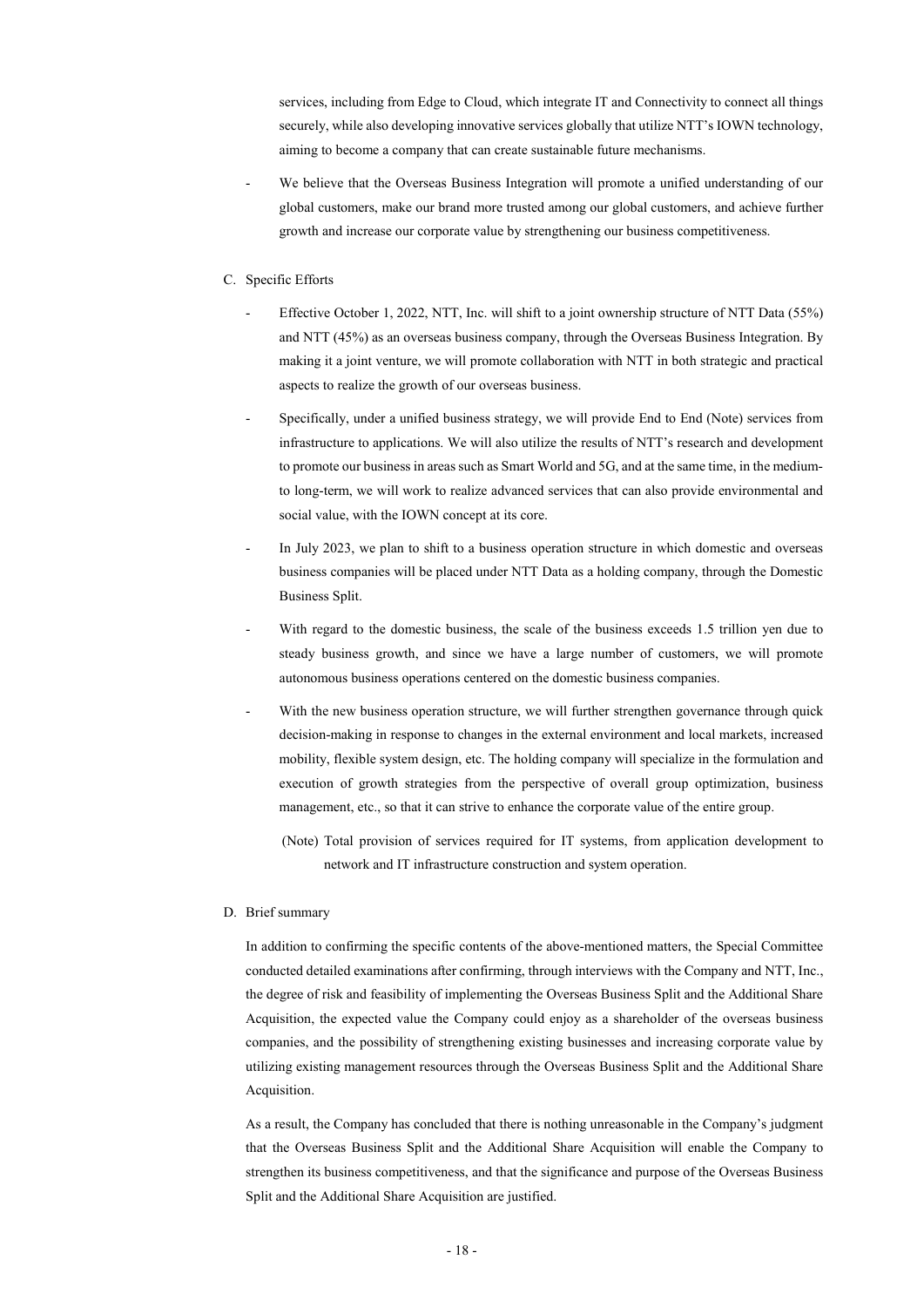- (b) Appropriateness of the transaction terms of, and the fairness of the negotiation process and other procedures for, the Overseas Business Split and the Additional Share Acquisition
	- A. Calculation by Third Party Financial Advisor
		- The allotment ratio of NTT, Inc. shares which are the consideration for the Overseas Business Split (the "Share Allotment Ratio") is a ratio within the calculation range of the results of the comparable companies analysis and the results of the DCF analysis stated in the calculation report for share allotment ratio obtained from MUMSS. This ratio is also within the calculation range of the results of the calculation based on the comparable companies analysis and the DCF analysis stated in the calculation report for share allotment ratio obtained from Yamada Consulting.
		- Further, the Special Committee has received a fairness opinion from Yamada Consulting that the consideration for the Overseas Business Split and the price for the Additional Share Acquisition are fair from a financial point of view.
		- The Special Committee received detailed explanations from MUMSS and Yamada Consulting regarding the calculation methods used by each of them, and examined the results after questionand-answer sessions with MUMSS and Yamada Consulting regarding the selection of the calculation method, the method for selecting comparable companies, the basis for calculating the discount rate, and the reasons for the differences between their calculation results and the rationality thereof, and found that none of their calculations were unreasonable in light of general calculation practices. Further, the Special Committee examined the Company's business plan for its overseas business and NTT, Inc.'s business plan with reasonable adjustments by the Company, which are the basis for the above calculations, after question-and-answer sessions, and found no unreasonable points.

### B. Fairness of Negotiation Process and Other Procedure

- In considering the Overseas Business Split and the Additional Share Acquisition, the Company appointed MUMSS as its third party financial advisor independent of the related parties to the transactions, and Nagashima Ohno & Tsunematsu, and Nakamura, Tsunoda & Matsumoto as its legal advisors independent of the related parties to the transactions. The Company also established the Special Committee consisting of three (3) independent outside directors of the Company. Based on this, the Company has carefully examined the appropriateness of the transaction terms and the fairness of the series of procedures from the perspective of improving our corporate value and ultimately the common interests of our shareholders, while obtaining advice, opinions, etc. from MUMSS, Nagashima Ohno & Tsunematsu, Nakamura, Tsunoda & Matsumoto, and the Special Committee.
- The Special Committee confirmed that there were no problems with the independence and expertise of MUMSS, Nagashima Ohno & Tsunematsu, and Nakamura, Tsunoda & Matsumoto, and approved them as third party financial advisor and legal advisors of the Company, and the Special Committee also received professional advices as necessary. Further, the Special Committee appointed Yamada Consulting as its own financial advisor independent of the related parties to the transactions and TMI Associates as its own legal advisor independent of the related parties to the transactions and received professional advices.
- With respect to discussions and negotiations concerning transaction terms, the Company confirms its policy with the Special Committee in advance, reports to the Special Committee on a case-by-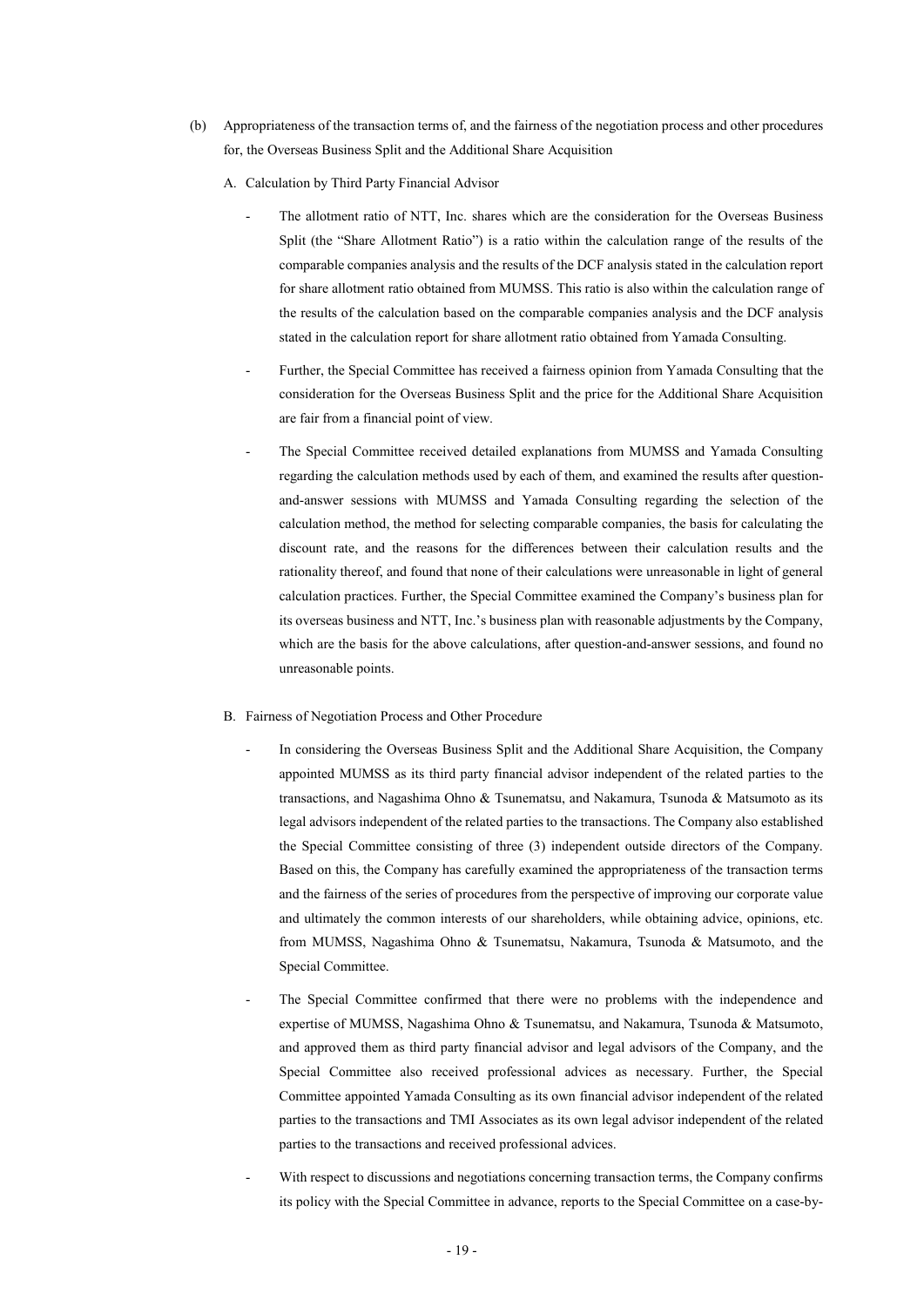case basis on the background and details of such discussions and negotiations, and respects the opinions, instructions and requests of the Special Committee at critical junctures, and thus can be evaluated as having conducted substantial discussions and negotiations to ensure the fairness from the perspective of protecting minority shareholders' interests.

None of the officer and employees of the Company who are considering and/or negotiating the Overseas Business Split and the Additional Share Acquisition has any special interest in Overseas Business Split and the Additional Share Acquisition, and there are no other facts that would lead one to infer that NTT or any other party with a special interest in the Overseas Business Split and the Additional Share Acquisition had any undue influence on the Company in the course of discussions, deliberations and negotiations concerning the Overseas Business Split and the Additional Share Acquisition. It should be noted that of the directors of the Company, Mr. Takeshi Arimoto did not participate in any of the Company's deliberations and discussions and negotiations with NTT in his capacity as a director of the Company in order to avoid any suspicion of a conflict of interest.

### C. Brief summary

In addition to A. and B. above, taking into consideration the fact that no unreasonable points were found after the Special Committee's examination of the main terms and conditions of the agreement to be concluded by that the Company with NTT for the Overseas Business Split and the Additional Share Acquisition after explanations made by the Company regarding the same and question-and-answer sessions with the Company with respect to the reasonableness of such terms and conditions, and based on the results of such examination and after careful discussion and examination, the Special Committee has concluded that the terms and conditions of the transaction terms for the Overseas Business Split and the Additional Share Acquisition are reasonable. Furthermore, as described in B. above, appropriate measures to ensure fairness were taken in the Overseas Business Split and the Additional Share Acquisition, leading to the conclusion that the procedures were fair.

(c) Whether the decision of the Board of Directors of the Company on the Overseas Business Split and the Additional Share Acquisition would cause any disadvantage to the minority shareholders of the Company, and whether the decision of the Board of Directors of the Company to carry out the Overseas Business Split and the Additional Share Acquisition is reasonable

Based on the matters set out in (a) and (b) above, and after careful consideration by the Special Committee, the Special Committee has come to the conclusion to report the opinions stated in  $(i)(c)$  and (d) above.

#### **II**. **Change in Largest and Major Shareholder Following Overseas Business Integration**

### 1. Background of Change

Please refer to "1. Background" and "2. Objective and Aim" of "I. Execution of Master Agreement and Shareholders Agreement Regarding Overseas Business Integration, and Overseas Business Split" above for the background to the change in the largest and major shareholder. NTT, Inc. will not be the Company's largest and major shareholder as a result of the Distribution in Kind, and it is expected that NTT will be the Company's new largest, major shareholder. Further, as a result of the Distribution in Kind, NTT, Inc. will no longer be the parent company of the Company either, and for details, please refer to the "Notice Concerning Change in Parent Company" to be released by the Company as of today.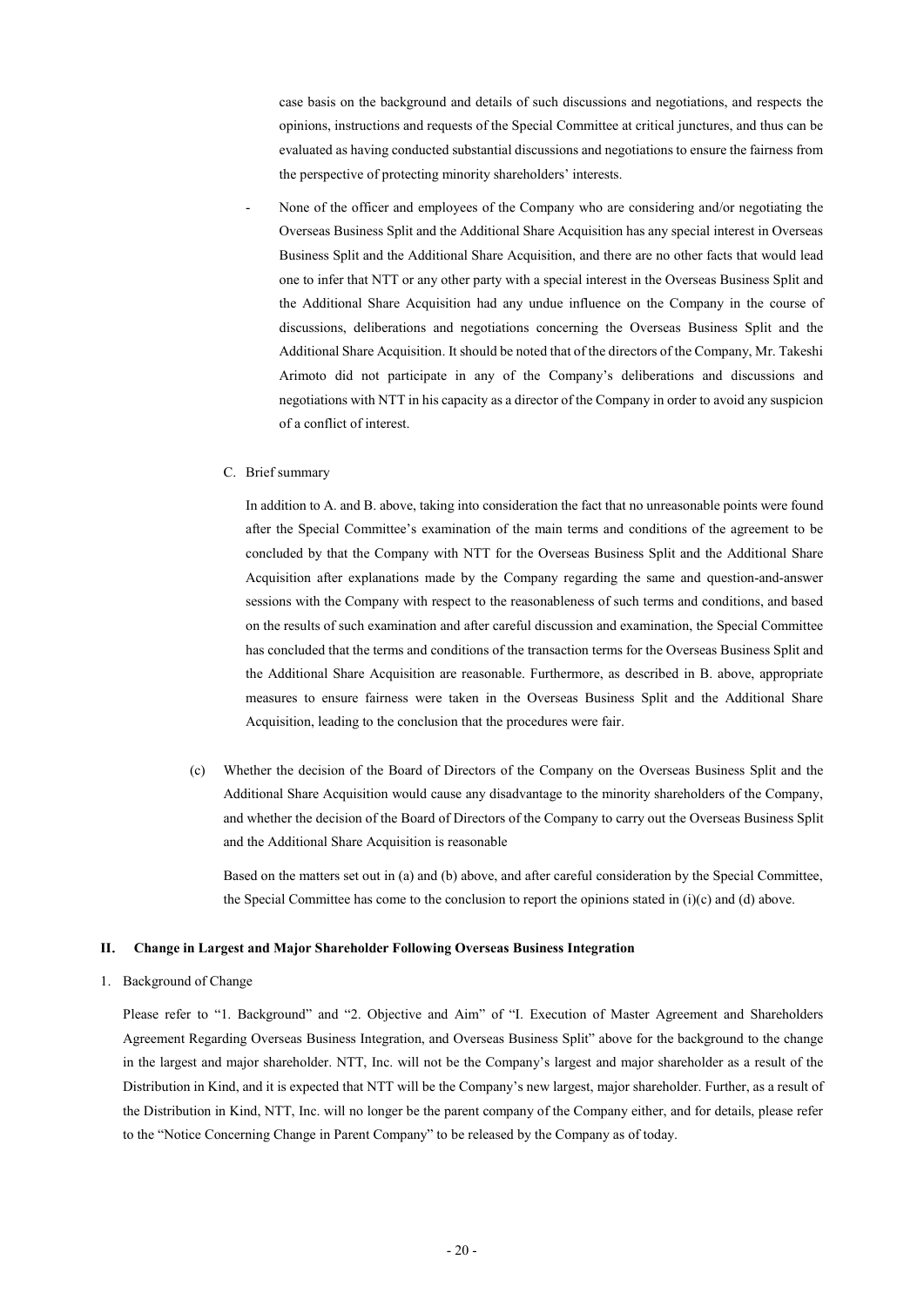- 2. Outline of Changing Shareholder
	- (1) Shareholder that will no Longer be the Largest and Major Shareholder

Please refer to "6. Outline of Companies that are Parties to Overseas Business Split" of "I. Execution of Master Agreement and Shareholders Agreement Regarding Overseas Business Integration, and Overseas Business Split" above for an outline of NTT, Inc.

| (1) | Name                                | Nippon Telegraph and Telephone Corporation                                                                                                                                         |
|-----|-------------------------------------|------------------------------------------------------------------------------------------------------------------------------------------------------------------------------------|
| (2) | Address                             | 5-1, Otemachi 1-chome, Chiyoda-ku, Tokyo                                                                                                                                           |
| (3) | Title and Name of<br>Representative | Jun Sawada, President and Chief Executive Officer                                                                                                                                  |
| (4) | <b>Business Details</b>             | Business such as mobile communications business, regional communications business,<br>long distance and international communications business, and data communications<br>business |
|     | <b>Stated Capital Amount</b>        | 937,950 million yen                                                                                                                                                                |

(2) Shareholder that will be the new Largest and Major Shareholder

3. Number of Voting Rights (Number of Shares) held by those Shareholders and the Percentage of Voting Rights Held to Voting Rights of all Shareholders Before and After the Change

|                                      | Number of Voting Rights<br>(Number of Shares Held) | Percentage of Voting<br>Rights held to Voting<br>Rights of all<br><b>Shareholders</b> | Major Shareholder<br>Rank |
|--------------------------------------|----------------------------------------------------|---------------------------------------------------------------------------------------|---------------------------|
| Before Change<br>(as of May 9, 2022) | 7,600,000<br>$(760,000,000 \text{ shares})$        | 54.2%                                                                                 | l st                      |
| After Change                         | $\overline{\phantom{0}}$                           |                                                                                       | $\overline{\phantom{0}}$  |

(1) Shareholder that will no Longer be the Largest and Major Shareholder (NTT, Inc.)

# (2) Shareholder that will be the new largest, major shareholder (NTT)

|                                      | Number of Voting Rights<br>(Number of Shares Held) | Percentage of Voting<br>Rights held to Voting<br>Rights of all Shareholders | Major Shareholder<br>Rank |
|--------------------------------------|----------------------------------------------------|-----------------------------------------------------------------------------|---------------------------|
| Before Change<br>(as of May 9, 2022) |                                                    |                                                                             |                           |
| After Change                         | 7,600,000<br>$(760,000,000 \text{ shares})$        | 54.2%                                                                       | 1st                       |

(Note) The percentage of voting rights held is calculated based on the total number of voting rights as of September 30, 2021 (i.e., 14,023,886 voting rights), rounded to one decimal place. The total number of issued shares as of December 31, 2021 is 1,402,500,000 shares.

4. Planned Date of Change

October 1, 2022 (scheduled)

5. Future Outlook

Please refer to "10. Future Outlook" of "I. Execution of Master Agreement and Shareholders Agreement Regarding Overseas Business Integration, and Overseas Business Split" above.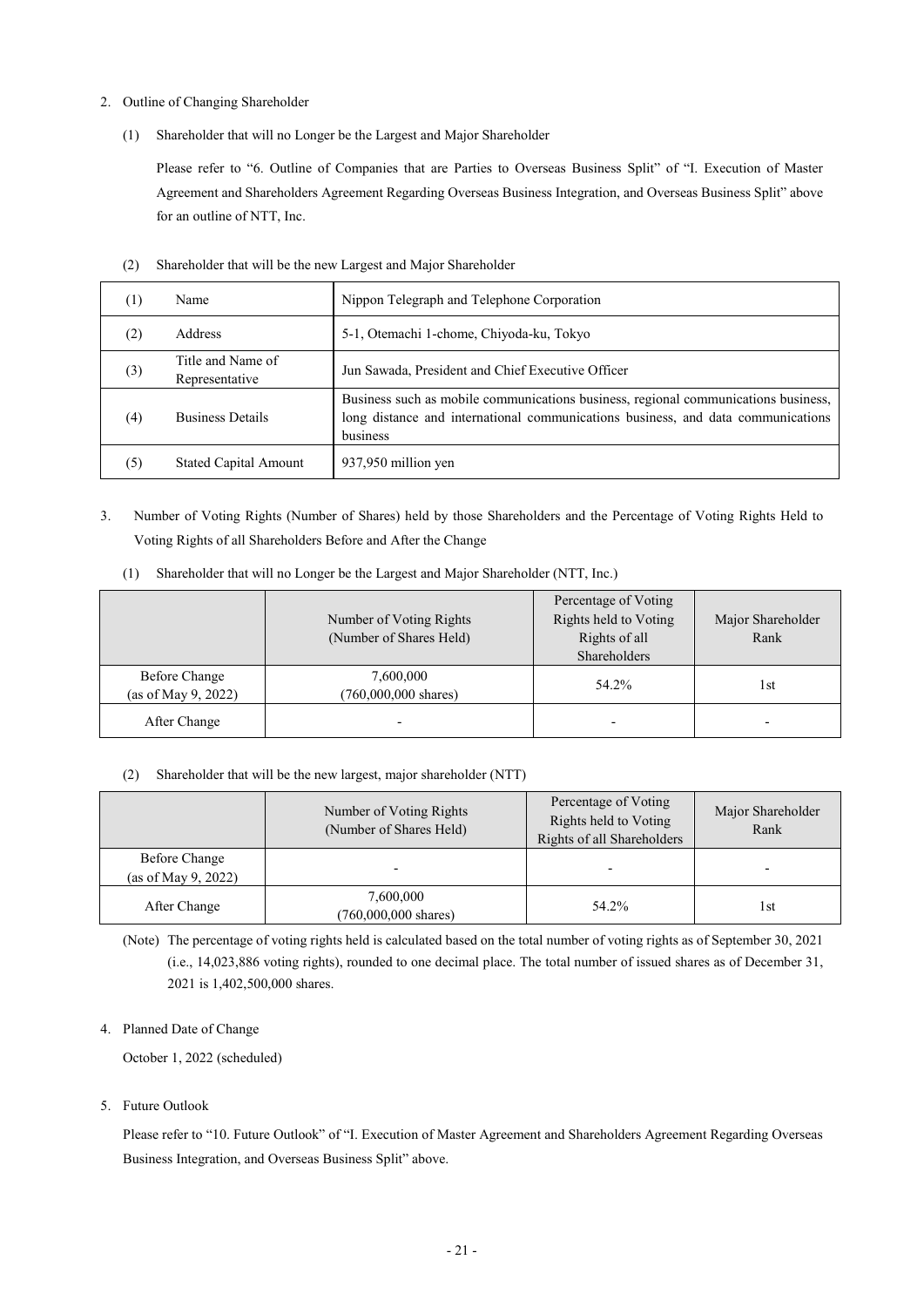# **III**. **Change in Subsidiaries**

### 1. Background of the Change

Please refer to "1. Background" and "2. Objective and Aim" of "I. Execution of Master Agreement and Shareholders Agreement Regarding Overseas Business Integration, and Overseas Business Split" above. NTT, Inc. and its subsidiaries are scheduled to newly become the Company's subsidiaries as a result of the acquisition of 3,315 NTT, Inc. shares by the Company as consideration for the Overseas Business Split. On the effective date of the Overseas Business Split, the Company is scheduled to acquire 260 NTT, Inc. shares held by NTT through the Additional Share Acquisition, subject to the Overseas Business Split coming into effect. The shares of the subsidiary for overseas business of the Company group will be succeeded by NTT, Inc. by way of the Overseas Business Split, but as detailed above, the Company will acquire NTT, Inc.' shares, and that subsidiary for overseas business of the Company group will become the Company's subsidiary.

# 2. Outline of Changing Subsidiaries

Please refer to "6. Outline of Companies that are Parties to Overseas Business Split" of "I. Execution of Master Agreement and Shareholders Agreement Regarding Overseas Business Integration, and Overseas Business Split" above for an outline of NTT, Inc., which will become a new subsidiary of the Company. The outline of each subsidiary of NTT, Inc. that will newly become a subsidiary of the Company is omitted (Please refer to "6. Outline of Companies that are Parties to Overseas Business Split" of "I. Execution of Master Agreement and Shareholders Agreement Regarding Overseas Business Integration, and Overseas Business Split" above for NTT Ltd.'s consolidated management indices.).

3. Number of Acquired Shares, Acquisition Price, and Status of Shareholding Ratios Before and After Acquisition

| (1) | Number of shares held<br>before change | 0 shares<br>(Number of voting rights: 0)<br>(Percentage of voting rights held: 0%)                                                                                                                                                                                                                                                                                                                                                                                                                                                                                                                                                                                                                                                                                                                                                                                                                   |
|-----|----------------------------------------|------------------------------------------------------------------------------------------------------------------------------------------------------------------------------------------------------------------------------------------------------------------------------------------------------------------------------------------------------------------------------------------------------------------------------------------------------------------------------------------------------------------------------------------------------------------------------------------------------------------------------------------------------------------------------------------------------------------------------------------------------------------------------------------------------------------------------------------------------------------------------------------------------|
| (2) | Number of acquired<br>shares           | $3.315$ shares<br>(Number of voting rights: 3,315)                                                                                                                                                                                                                                                                                                                                                                                                                                                                                                                                                                                                                                                                                                                                                                                                                                                   |
| (3) | Acquisition price                      | Please refer to "(6) Rights and Obligations to be Succeeded by the Succeeding Company"<br>of "4. Summary of Overseas Business Split" of "I. Execution of Master Agreement and<br>Shareholders Agreement Regarding Overseas Business Integration, and Overseas<br>Business Split" above for details of the rights and obligations to be succeeded by NTT,<br>Inc. as a result of the Overseas Business Split and "5. Basis of the Terms of the Allotment<br>Under the Overseas Business Split" of "I. Execution of Master Agreement and<br>Shareholders Agreement Regarding Overseas Business Integration, and Overseas<br>Business Split" above regarding the basis of the calculation for the terms of the allotment<br>under the Overseas Business Split. The advisory and other related fees for acquiring the<br>subsidiary (Overseas Business Split) come to (approximately) 2,800 million yen. |
| (4) | Number of shares held<br>after change  | 3,315 shares<br>(Number of voting rights: 3,315)<br>(Percentage of voting rights held: 51%)                                                                                                                                                                                                                                                                                                                                                                                                                                                                                                                                                                                                                                                                                                                                                                                                          |

(NTT, Inc.)

(Note) NTT, Inc. plans to perform the Share Split prior to the Overseas Business Split, and the number of acquired shares and the number of shares held after change are calculated based on the figures after the Share Split. As a result of the Additional Share Acquisition after the Overseas Business Split coming into effect, the number of NTT, Inc. shares held by the Company as of the effective date of the Overseas Business Split is scheduled to be 3,575 shares (Number of voting rights: 3,575; Voting rights holding ratio: 55%). Please note that it was agreed that the total acquisition price for the Additional Share Acquisition should be 112 billion yen, based on the details set out in "5. Basis of the Terms of the Allotment under the Overseas Business Split" of "I. Execution of Master Agreement and Shareholders Agreement Regarding Overseas Business Integration, and Overseas Business Split" above.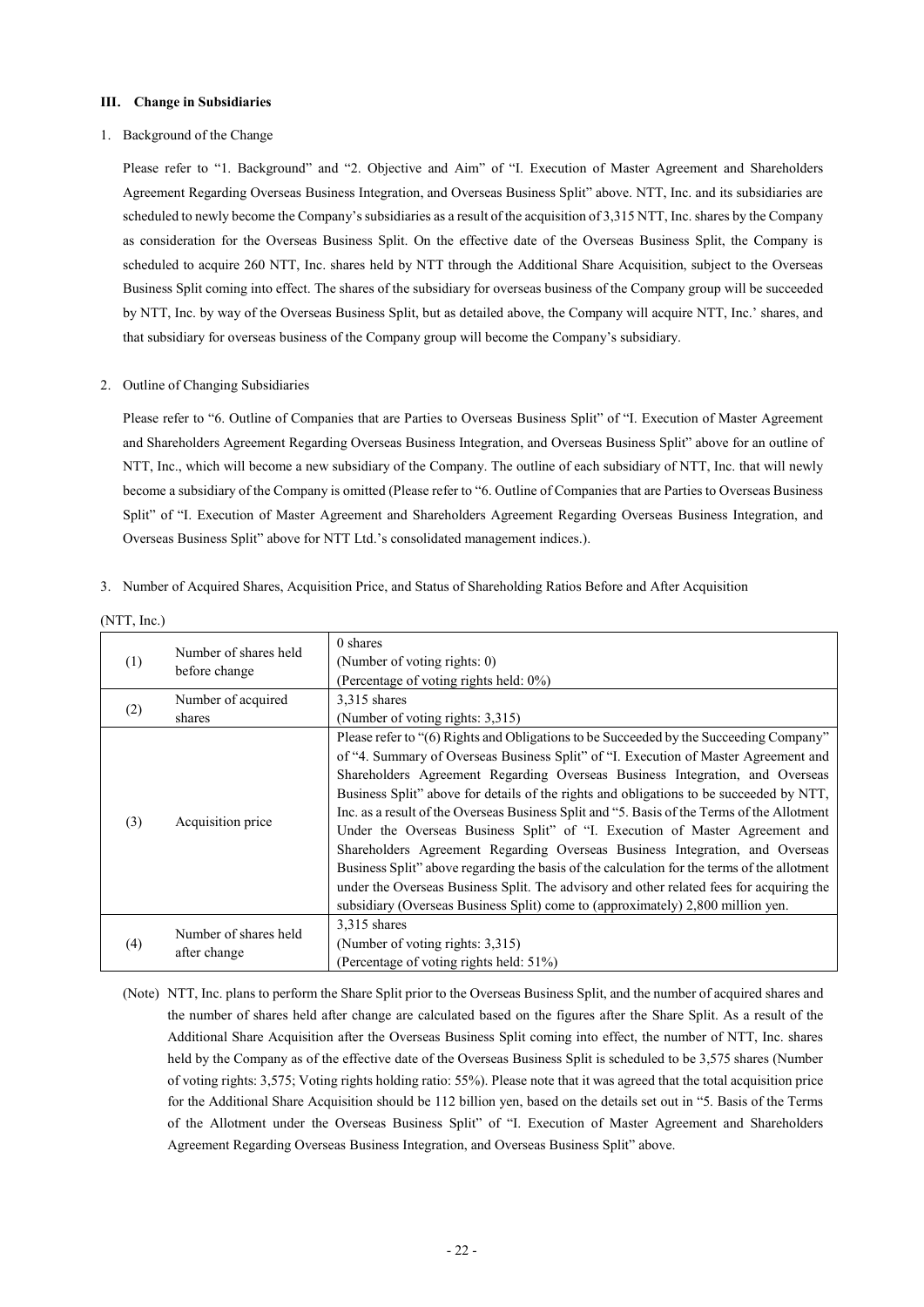4. Schedule

Please refer to "(1) Schedule for Overseas Business Integration and Overseas Business Split "of "4. Summary of Overseas Business Split" of "I. Execution of Master Agreement and Shareholders Agreement Regarding Overseas Business Integration, and Overseas Business Split" above.

5. Future Outlook

Please refer to "10. Future Outlook" of "I. Execution of Master Agreement and Shareholders Agreement Regarding Overseas Business Integration, and Overseas Business Split" above.

- 6. Matters Regarding Transactions, etc. with the Controlling Shareholder
	- (1) Applicability as a Transaction, etc. with the Controlling Shareholder and Compliance with the Policy on Measures to Protect Minority Shareholders

Please refer to "(1) Applicability as a Transaction, etc. with the Controlling Shareholder and Compliance with the Policy on Measures to Protect Minority Shareholders" of "11. Matters Regarding Transactions, etc. with the Controlling Shareholder" of "I. Execution of Master Agreement and Shareholders Agreement Regarding Overseas Business Integration, and Overseas Business Split" above.

(2) Matters Regarding Measures to Ensure Fairness and Measures to Avoid Conflict of Interests

Please refer to "(2) Matters Regarding Measures to Ensure Fairness and Measures to Avoid Conflict of Interests" of "11. Matters Regarding Transactions, etc. with the Controlling Shareholder" of "I. Execution of Master Agreement and Shareholders Agreement Regarding Overseas Business Integration, and Overseas Business Split" above.

(3) Outline of the Opinion Obtained from Parties with no Interests in the Controlling Shareholder Regarding the Determination that the Relevant Transaction, etc. is not Disadvantageous for Minority Shareholders

Please refer to "(3) Outline of the Opinion Obtained from Parties with no Interests in the Controlling Shareholder Regarding the Determination that the Relevant Transaction, etc. is not Disadvantageous for Minority Shareholders" of "11. Matters Regarding Transactions, etc. with the Controlling Shareholder" of "I. Execution of Master Agreement and Shareholders Agreement Regarding Overseas Business Integration, and Overseas Business Split" above.

### **Ⅳ**. **Transition to Holding Company Structure**

1. Purpose and Effect of Transition to Holding Company Structure

As detailed in "1. Background" and "2. Objective and Aim" of "I. Execution of Master Agreement and Shareholders Agreement Regarding Overseas Business Integration, and Overseas Business Split" above, the Overseas Business Integration is being carried out against a backdrop of accelerating initiatives toward global digital transformation and complicated and diverse customer needs. In keeping with that, the Company is seeking to reconstruct the group management system, and has deemed it essential to further strengthen governance by making quick decisions that respond to changes in the external environment and regional markets, improving mobility, and designing flexible systems. As a result, the Company will perform the Transition to Holding Company Structure.

After implementing the Transition to Holding Company Structure, the Company will, as a holding company, formulate and execute growth strategies from the perspective of total optimization of the group, and specialize in business management, making efforts to improve the corporate value of the group as a whole.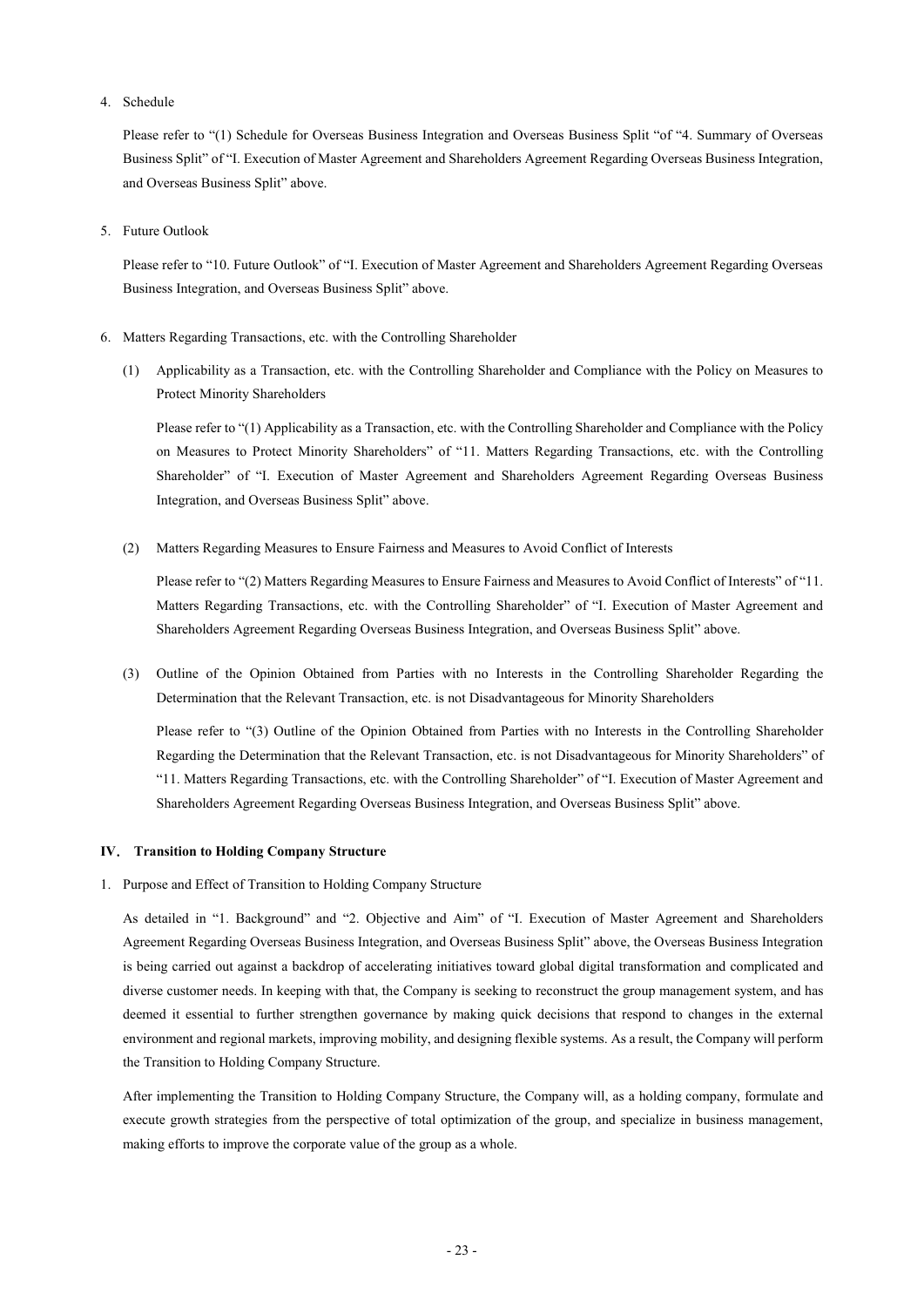- 2. Summary of Transition to Holding Company Structure
	- (1) Schedule for Domestic Business Split

| Board of Directors meeting to approve establishment of the | May 9, 2022                 |
|------------------------------------------------------------|-----------------------------|
| Domestic Business Split Preparation Company                |                             |
| Establishment of the Domestic Business Split Preparation   | October 1, 2022 (scheduled) |
| Company                                                    |                             |
| Board of Directors meeting to approve execution of the     | May 2023 (scheduled)        |
| absorption-type company split agreement                    |                             |
| Execution of the absorption-type company split agreement   | May 2023 (scheduled)        |
| Resolution at shareholders meeting regarding the           | June 2023 (scheduled)       |
| absorption-type company split agreement                    |                             |
| Effective date of the Domestic Business Split              | July 1, 2023 (scheduled)    |

(2) Method of Domestic Business Split

The method of the Domestic Business Split is expected to be an absorption-type company split where the Company is the splitting company and the Domestic Business Split Preparation Company, which is a wholly-owned subsidiary of the Company expected to be established on October 1, 2022, is the succeeding company.

(3) Terms of the Allotment Under the Domestic Business Split

Not yet finalized

(4) Handling of Stock Acquisition Rights and Bonds with Stock Acquisition Rights in Connection with the Domestic Business Split

The Company has not issued any stock acquisition rights or bonds with stock acquisition rights. Therefore, this item is not applicable.

(5) Capital Change due to the Domestic Business Split

Not yet finalized

(6) Rights and Obligations to be Succeeded by the Succeeding Company

The Domestic Business Split Preparation Company plans to succeed to the rights and obligations that the Company has in relation to the domestic business that are prescribed in the absorption-type company split agreement to be executed at a later date in relation to the Domestic Business Split.

(7) Prospect of Fulfillment of Debts

The parties determine that there are no issues in the payment of debts to be fulfilled by the Domestic Business Split Preparation Company on or after the effective date of the Domestic Business Split.

3. Outline of Companies that are Parties to the Domestic Business Split

Please refer to "6. Outline of Companies that are Parties to Overseas Business Split" of "I. Execution of Master Agreement and Shareholders Agreement Regarding Overseas Business Integration, and Overseas Business Split" above for an outline of the Company, which is the splitting company in the Domestic Business Split.

Following is an outline of the company formed after the Domestic Business Split, which is the succeeding company in the Domestic Business Split. Details of such company formed after the Domestic Business Split will be announced as soon as they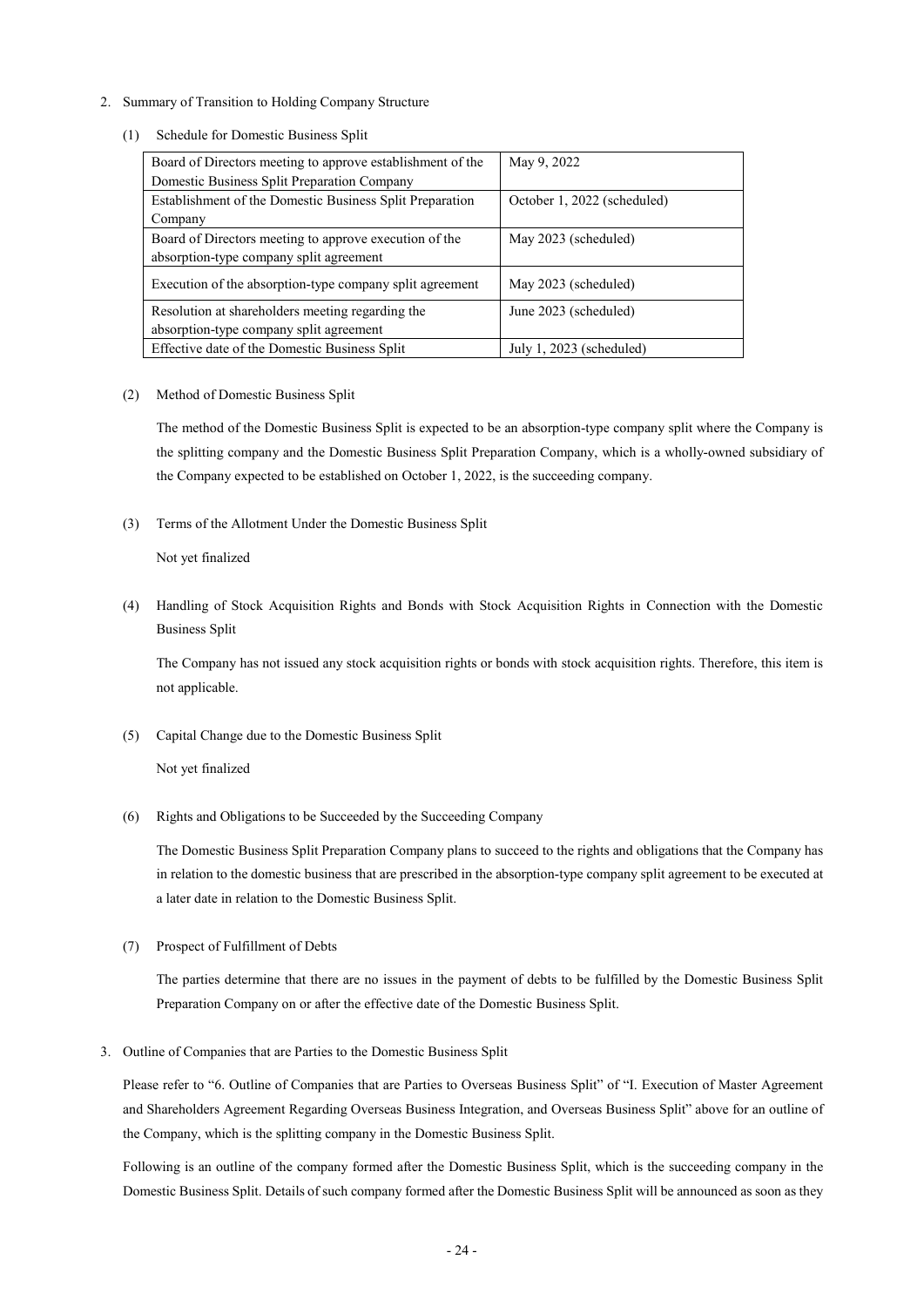are determined.

| (1)  | Name                          | To be determined                                                                         |  |
|------|-------------------------------|------------------------------------------------------------------------------------------|--|
| (2)  | Address                       | To be determined                                                                         |  |
| (3)  | Title and Name of             | To be determined                                                                         |  |
|      | Representative                |                                                                                          |  |
| (4)  | <b>Business Details</b>       | To be determined                                                                         |  |
| (5)  | <b>Stated Capital Amount</b>  | To be determined                                                                         |  |
| (6)  | Date of Incorporation         | October 1, 2022 (scheduled)                                                              |  |
| (7)  | Number of Issued Shares       | To be determined                                                                         |  |
| (8)  | <b>Accounting Period</b>      | To be determined                                                                         |  |
| (9)  | Major Shareholders and        |                                                                                          |  |
|      | <b>Shareholding Ratios</b>    | NTT DATA Corporation, 100% (scheduled)                                                   |  |
| (10) | Relationship with the Company |                                                                                          |  |
|      | Capital Relationship          | To be established as a wholly-owned subsidiary of the Company.                           |  |
|      | Personnel Relationship        | The Company plans to dispatch directors.                                                 |  |
|      | <b>Business Relationship</b>  | Operations have not commenced, so there is no business relationship with the<br>Company. |  |

(Note) The Domestic Business Split Preparation Company is expected to be established on October 1, 2022. Therefore, there is no most recent fiscal year.

4. Outline of the Business Subject to the Split

The rights and obligations that belong to the Company's domestic business are expected to be succeeded, but no details have been established at this point in time. The details will be decided by the time of executing the absorption-type company split agreement for the Domestic Business Split and will be announced as soon as they are determined.

5. Status After Domestic Business Split

Not yet finalized

6. Outline of Accounting Treatment

Not yet finalized

7. Future Outlook

Please refer to "10. Future Outlook" of "I. Execution of Master Agreement and Shareholders Agreement Regarding Overseas Business Integration, and Overseas Business Split" above.

End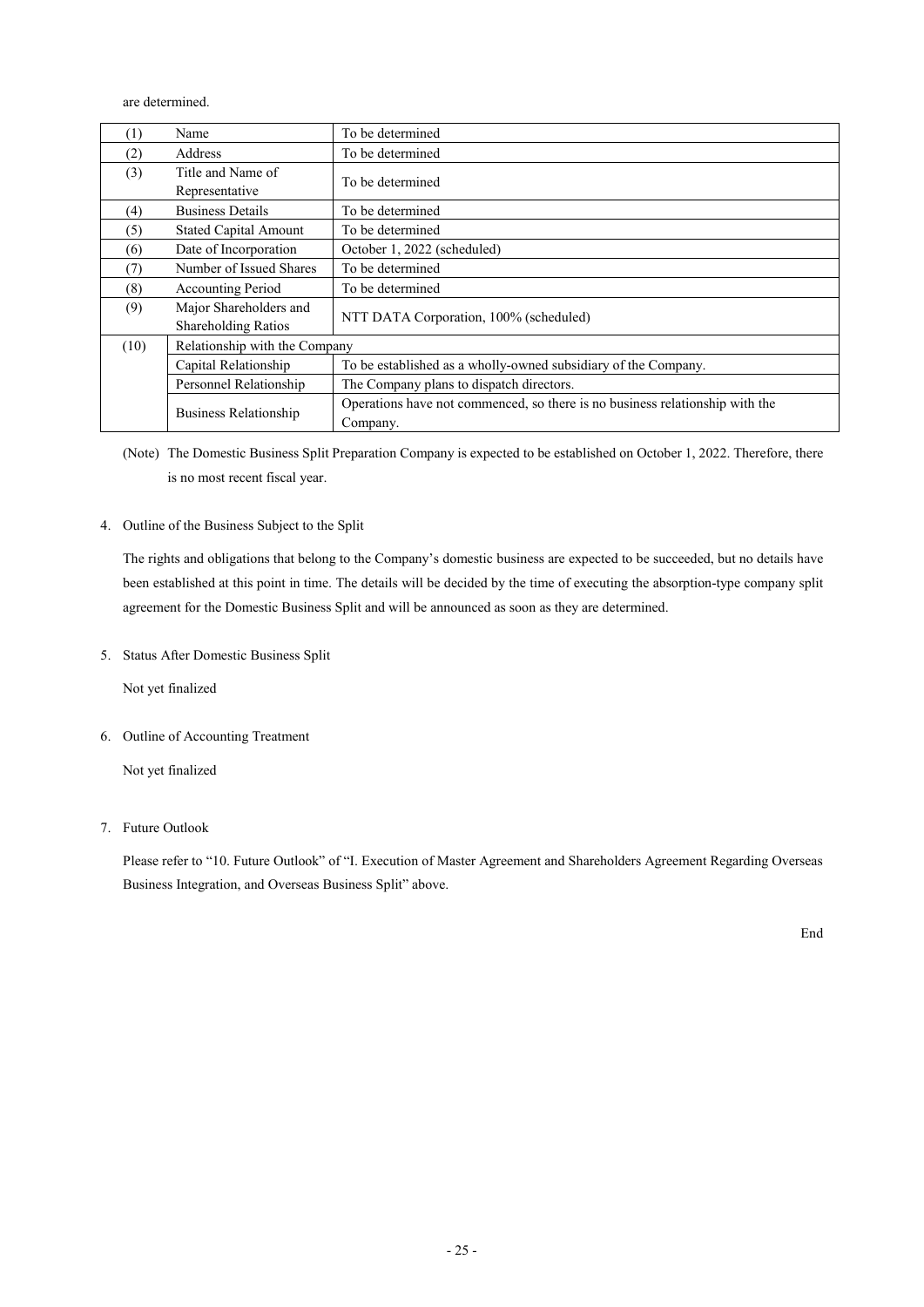<Attached Materials: Transaction Scheme Diagrams>

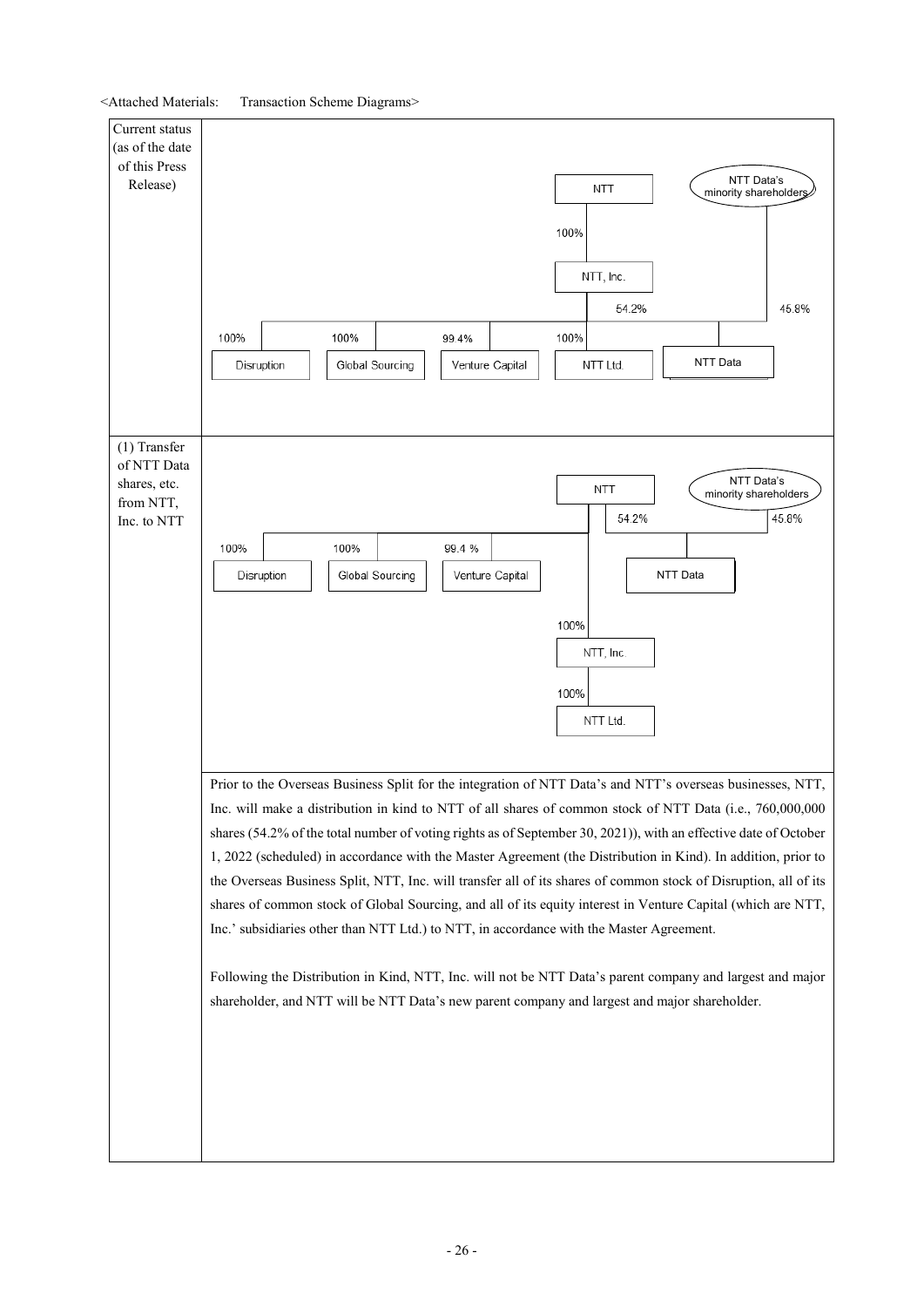